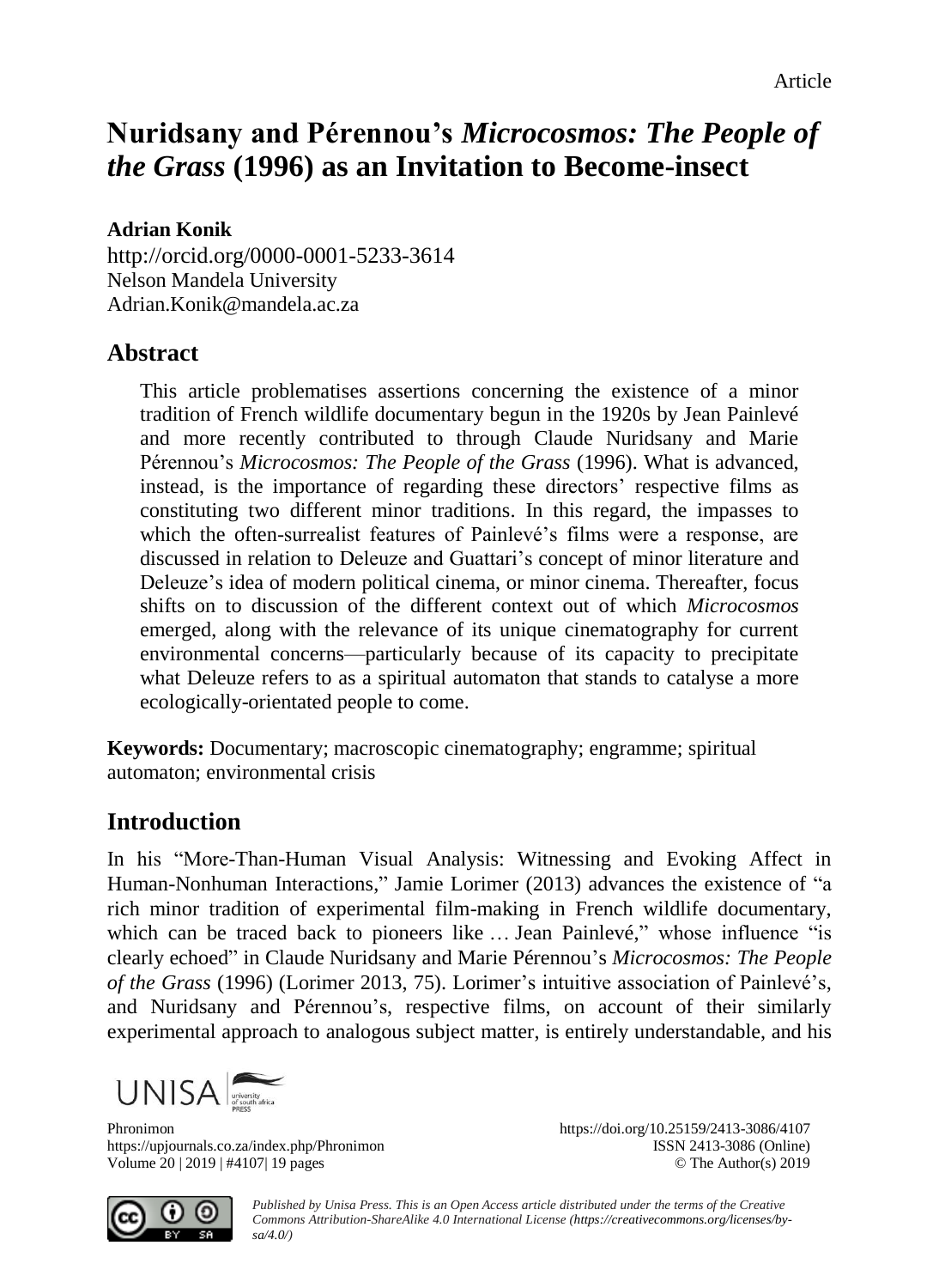consideration of "the micropolitical power and promise of moving imagery … techniques … to witness and make sense of encounters between people and elephants" (Lorimer 2013, 61), remains both salutary and resonant with the argument of this article. However, a question nevertheless arises from his statement: Does the idea of a continuous *minor* cinematic tradition not reflect the habitual modernist tendency to emphasise continuity and progress at the expense of rupture and nomadism, and accordingly risk eclipsing important differences between the different directors' works?<sup>1</sup> In what follows it will be argued that this is indeed the case, and that it is important instead to thematise the differences between Painlevé's, and Nuridsany and Pérennou's, films, because of the particular critical contribution made through the latter's *Microcosmos* in the face of the environmental crisis. With a view to exploring this, in the succeeding analyses two of Lorimer's related suggestions will be responded to: Firstly, critical attention will be paid to Lorimer's idea that this minor cinematic tradition entails "deconstructive … critical … work … steeped in postmodern irony and cynicism" (Lorimer 2013, 75). Secondly, Lorimer's contention that Painlevé's, and Nuridsany and Pérennou's, films similarly constitute "moving images forged in … [a] model" that "invok[es] Spinoza," on account of their analogous "challenging [of] modern divides or ridiculing [of] obsessions with the cute and cuddly," in a way that "attends to mundane nonhumans and forms of practical, cosmopolitan companionship" (Lorimer 2013, 75), will be contested. In short, firstly, it will be argued that while postmodern irony and cynicism are more a feature of Painlevé's films, the engendering of cosmopolitan companionship with nonhuman animals is more a feature of Nuridsany and Pérennou's film. Secondly, while both Painlevé, and Nuridsany and Pérennou, might be said to draw on, or at least echo, certain Spinozan themes in their respective films, it will be argued that they each do so in association with different discourses—Surrealism in the case of Painlevé, and a variant of Deep Ecology in the case of Nuridsany and Pérennou—such that their cinematic lines of flight follow different trajectories.

In terms of the theoretical framework to be used for the analyses, firstly, Deleuze's distinction between classical and modern political cinema will be discussed against the backdrop of the links that he draws between the latter and minor literature; this will be done to elaborate on the features of minor cinema. Next, the line of flight of Painlevé's films—both what they responded to and their particular features—along with their Spinozan orientation, will be considered. Thereafter, the line of flight that is Nuridsany and Pérennou's *Microcosmos* will be examined in relation to the environmental crisis to which it is a response, along with the inflection of Spinozan

1 "Alain Touraine identifies modernity as involving forms of rational knowledge used by agents of progress to overcome obstacles to change," and he maintains that this "modernist quest" in many respects still prevails as a salient feature of contemporary culture; thus, notwithstanding how "various intellectual and political strands are decomposing classical conceptions of modernity ... [plost-modernism is [often] ... unable to defend itself against ... the modernist tendency … to impose … rationality" and to effect "conformity" through "repression" for the sake of establishing an ideology of "progress" (Stehr and Ericson 1992, 23–24).

-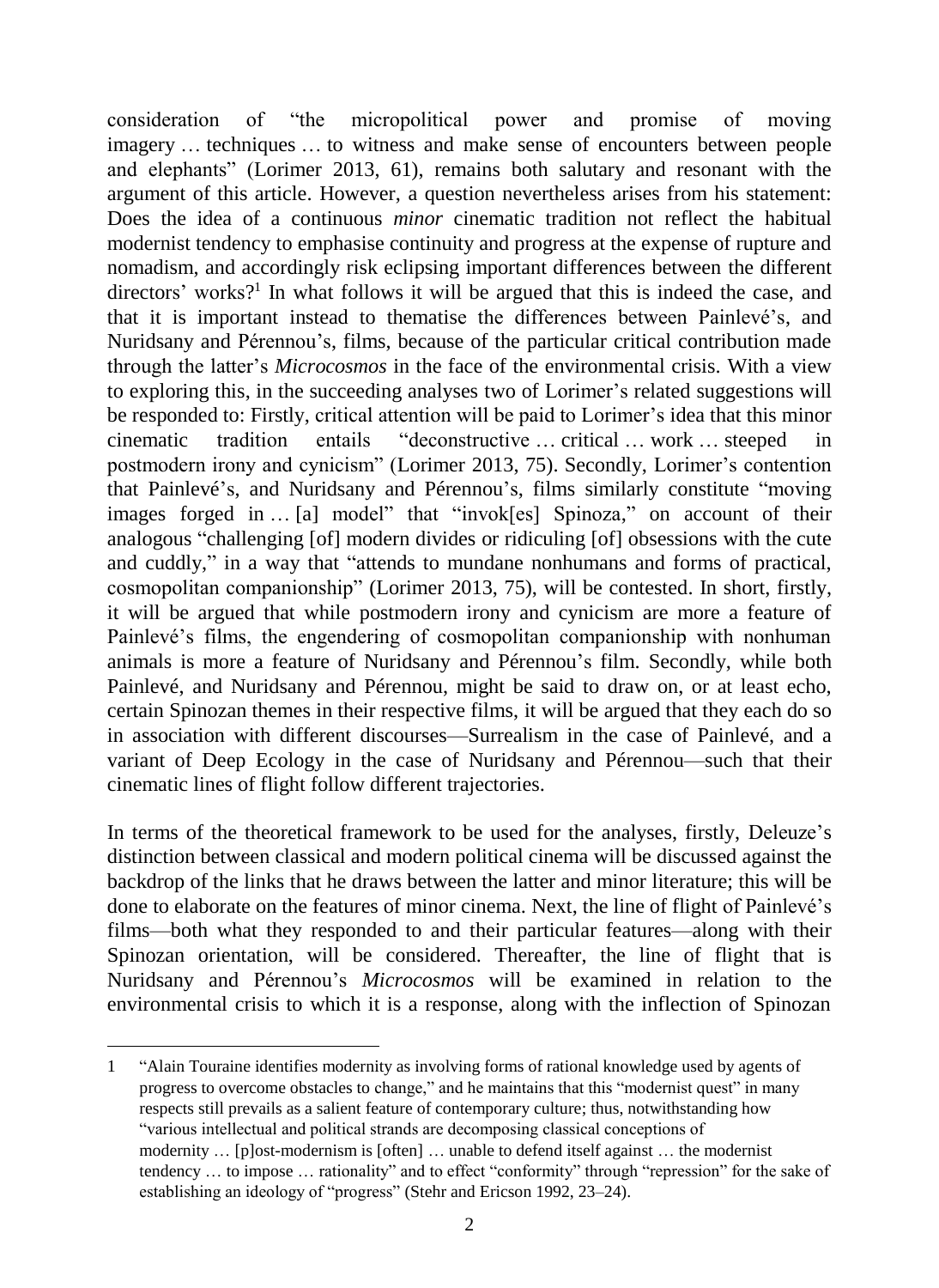themes that such response has required. Finally, the article will conclude with reflection on the importance of distinguishing between the minor cinemas of Painlevé, and Nuridsany and Pérennou, on account of how the spiritual automaton precipitated by *Microcosmos* stands to catalyse a more ecologically-orientated people to come.

# **From Minor Literature to Minor Cinema**

In *Kafka: Toward a Minor Literature*, Deleuze and Guattari (2000) maintain minor literature to be a response of displaced minorities to the crisis of identity they face within contexts dominated by majorities, who on account of their numerical superiority, wealth, and/or power, have entrenched their identity through major literature to the point of ossification. Accordingly, these minorities face an "impasse": generally included in the majority they are also specifically excluded because of their difference; and while nevertheless obliged to act they remain incapable of doing exactly what the majority require of them, or of doing anything differently (Deleuze and Guattari 2000, 16). The result—as evinced by Franz Kafka—is the emergence of "a minor literature," which is not a literature that "come[s] from a minor language" as the cultural expression of those who speak it, but instead a literature "which a minority constructs within a major language" (Deleuze and Guattari 2000, 16). Deleuze and Guattari identify three features of minor literature: Firstly, it is marked by "the deterritorialization of [a major] language" by the minority in question, who shape it creatively through inflections or appropriations of words/phrases to form a dialect (Deleuze and Guattari 2000, 18). Secondly, it "connect[s] … the individual to a political immediacy," because the act of speaking differently entails operating within a matrix of intense power relations, where the struggle to express one's difference through a foreign medium is always threatened by the prospect of assimilation (Deleuze and Guattari 2000, 18). Thirdly, it results in a "collective assemblage of enunciation," as such expression of difference is never idiosyncratic but rather always tied to the alienating experiences of the minority group in question (Deleuze and Guattari 2000, 18).

Later, in his *Cinema 2: The Time-Image*, Deleuze advances that "the minority filmmaker finds himself in the [same] impasse [as] … Kafka," involving simultaneous inclusion and exclusion, and simultaneous demands for action which cannot be complied with (Deleuze 2005b, 209). Deleuze also distinguishes classical political cinema from such modern political cinema—or minor cinema—on the basis of three features which point to further parallels between minor cinema and minor literature. Firstly, as Deleuze argues, "in classical cinema, the people are there, even though they are [initially] oppressed, tricked … or unconscious," as in Eisenstein's propaganda films where the people who are the majority begin to realise *as much* through developing class consciousness, and then establish themselves *as such* through revolution (Deleuze 2005b, 208). In contrast, in "modern political cinema," contends Deleuze, "the people no longer exist, or not yet," such that "*the people are missing*," and he points generally to the example of postcolonial contexts "in the third world"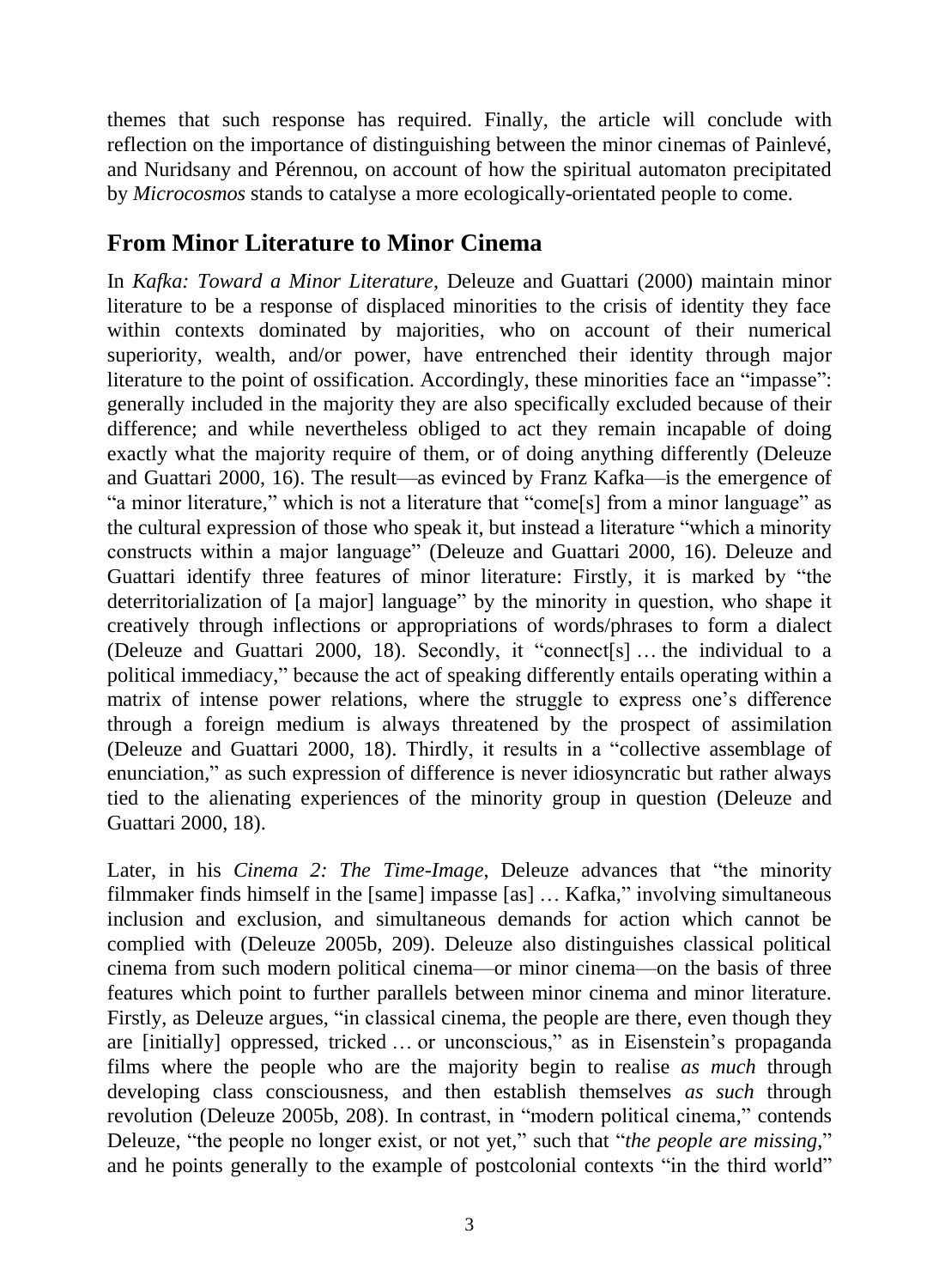(Deleuze 2005b, 208–209). Here, people thrown together by the drawing of colonial boundaries often "remain … in a state of perpetual minorities, in a collective identity crisis," because they have yet to emerge *as* a people with a cohesive national identity (Deleuze 2005b, 209). But in relation to such emergence, Deleuze again points to Kafka's "minor literature" through referring to their struggle to "invent … a people" who have "never been" (Deleuze 2005b, 209). Secondly, while "classical cinema constantly maintained th[e] boundary" between "the political and the private," in minor cinema—just like in minor literature—the individual's private world is inextricably intertwined with a political matrix of power relations that "communicate violences" and "make private business pass into the political" and vice versa, through processes of deterritorialisation (Deleuze 2005b, 211). And thirdly, in contrast to the unifying majoritarian "master" voice that echoes through classical cinema, in modern political cinema one encounters reflections of the third feature of minor literature, namely collective assemblages of enunciation (Deleuze 2005b, 213). This entails the "failure of fusions or unifications," and instead an acceleration of processes of "fragmentation" as ever more micro collective assemblages articulate themselves into existence (Deleuze 2005b, 212–213).

# **The Minor Cinema of Jean Painlevé**

Interestingly, all three of the above features of minor literature/minor cinema were attributed earlier by Jean Painlevé to the seahorse. That is, just as Deleuze describes how impasses can precipitate deterritorialisation indissociable from political immediacy, which, in turn, can result in unanticipated collective assemblages of enunciation, so too, Painlevé describes the seahorse as "a victim of contradictory forces" which obliged it to disguise "itself to escape," yet in the process of "warding off the fiercest fates" it has ended up pursuing "the most diverse and unexpected possibilities" (as quoted in Berg 2000, 45). And Brigitte Berg poignantly suggests that, in describing the little marine "star [of his film] in 1934" in such terms, Painlevé "was [effectively] describing himself" (Berg 2000, 45). Yet her statement begs three questions: Firstly, what were the contradictory forces that comprised an impasse for Painlevé? Secondly, what were the dynamics of his ensuing deterritorialising responses? And thirdly, what new collective assemblage of enunciation thereby came into play? When one considers possible answers to these questions, the differences between Painlevé's, and Nuridsany and Pérennou's, cinematic lines of flight start to become apparent.

From Painlevé's various texts and interviews, it is clear that the impasses he encountered derived from the conservative attitudes, disciplinary prejudices, political tyranny, aesthetic poverty, and philosophical myopia of his time. Indeed, from the outset, the liberal attitude of his father, Paul Painlevé—who was also a French prime minister—proved "unpopular at the elite schools young Jean Painlevé attended, [and] he was often ostracized" by conservative elements therein (Berg 2000, 5–6). Moreover such marginalisation dogged him even after graduation, when as a filmmaker he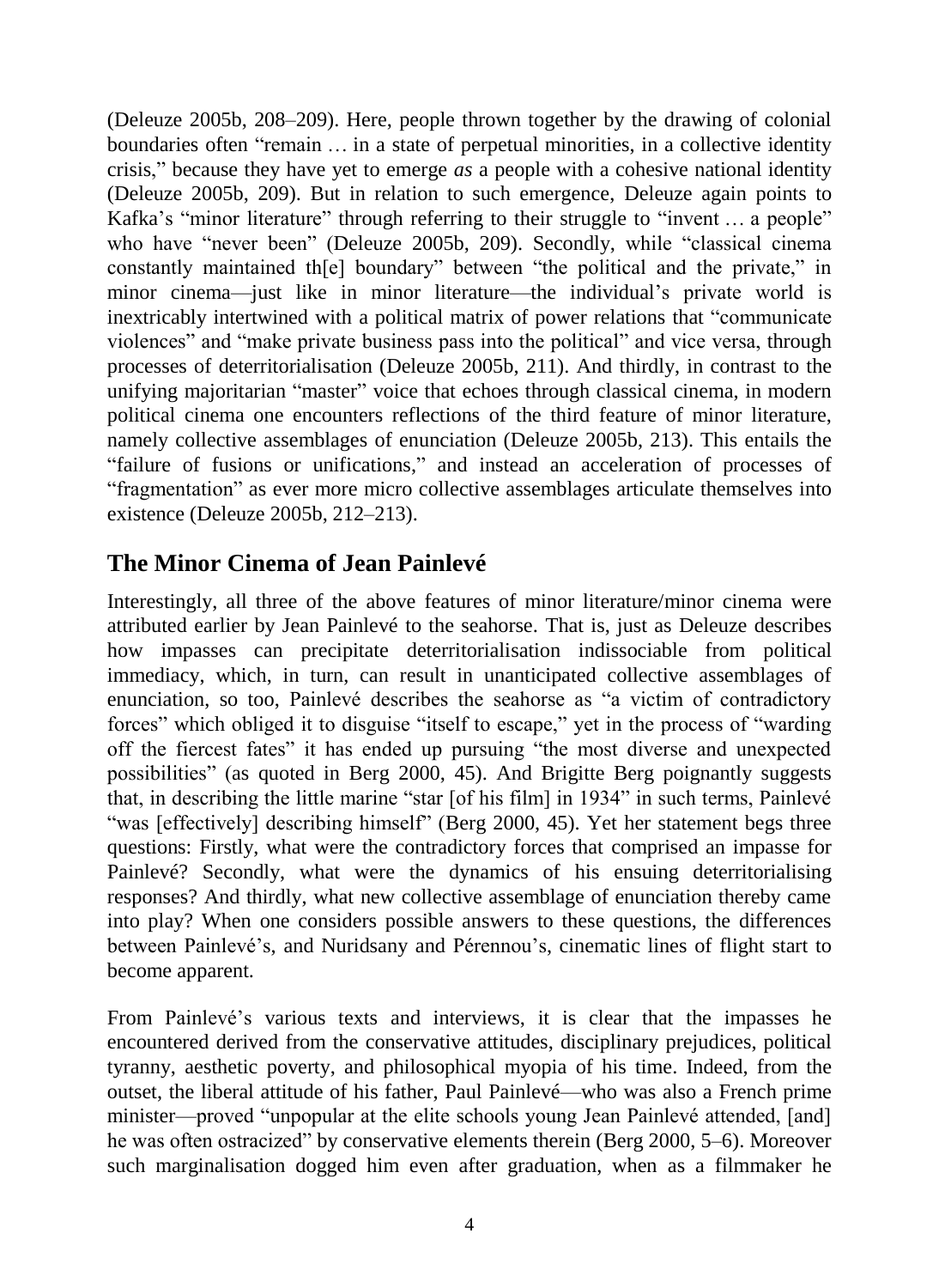continually ran afoul of the scientific community because of its rejection of cinematic contributions to the discipline (Berg 2000, 17). In terms of political tyranny, the fascism of the 1930s and the Nazi invasion of France in 1940 presented obstacles to Painlevé, who "supported the Common Front: a coalition of communists, socialists, workers' unions, and leftist intellectuals," and for whom "supporting artists and scientists was ultimately a political act" (Berg 2000,  $31-32$ ). In fact, while "on the day the German troops arrived in Paris, the Gestapo went in search of Painlevé," which obliged him to spend the "remainder of the war … in the south of France" (Berg 2000, 33), after the war he encountered the fascism of De Gaulle who "in May 1945 … dismissed Painlevé" as director of French cinema after only a "nine-month tenure" (Berg 2000, 34–35). Beyond this, for Painlevé, the growing success of commercial films despite their aesthetic poverty also did not augur well for cinema, as he felt that such inculcation of tastes for the banal and the repetitive were negatively affecting documentaries—by forcing them into "the most disgusting type of conformity" to draw audiences (Painlevé 1953, 149). Relatedly, Painlevé also expressed aversion to the philosophical dogmatism of such cinema, in which "the most preposterous anthropomorphism reigns" and dictates that "everything has been made for Man and in the image of Man and can only be explained in terms of Man" (Painlevé 1935, 136).

Painlevé's deterritorialising responses to each of the above five impasses contributed to the formation of his minor cinema. Already within the conservative environs of his school, he maintains that his "only friends … were Jews and outcasts" (as quoted in Berg 2000, 6), while during and after his university studies he similarly sought out the more liberal company of "Paris's flourishing avant-garde … dominated by the ideas and works of the Surrealists" (Berg 2000, 12).

Correlatively, against the "inherent elitism and stodginess" which informed the academic disciplines of his day, he emphasised the need not only to "complete[ly] undo … secondary education," but also to dismantle aspects of "the rigid" university pedagogy of the era (Berg 2000, 7–9, 12). These and other oppositional assertions largely stemmed from Painlevé's above-mentioned involvement with Surrealism, particularly those Surrealists who advocated "a new type of film" entailing "experimental shorts" (Berg 2000, 12). Yet by applying such an approach to his films on scientific subjects, Painlevé also began deterritorialising the scientific disciplinary bias against cinema as a tool of research, and even gained recognition for his efforts in national television in 1948 and 1956 (Berg 2000, 40). 2 In certain respects, this entailed realisation of his envisioned "school without walls" (Painlevé as quoted in Berg 2000, 43), which he further achieved through his final film *Pigeons of the Square* (1982), where he teaches children in Batinolles Square about the birds' movements.

-

<sup>2</sup> As Berg explains, "[o]n June 19, 1948, Painlevé became the first person in France to broadcast a live science program on television," while in 1956 he gained further fame for bringing to viewers "a live exploration of the human body's interior in the … French Public Television program 'Live Endoscopy'" (Berg 2000, 40).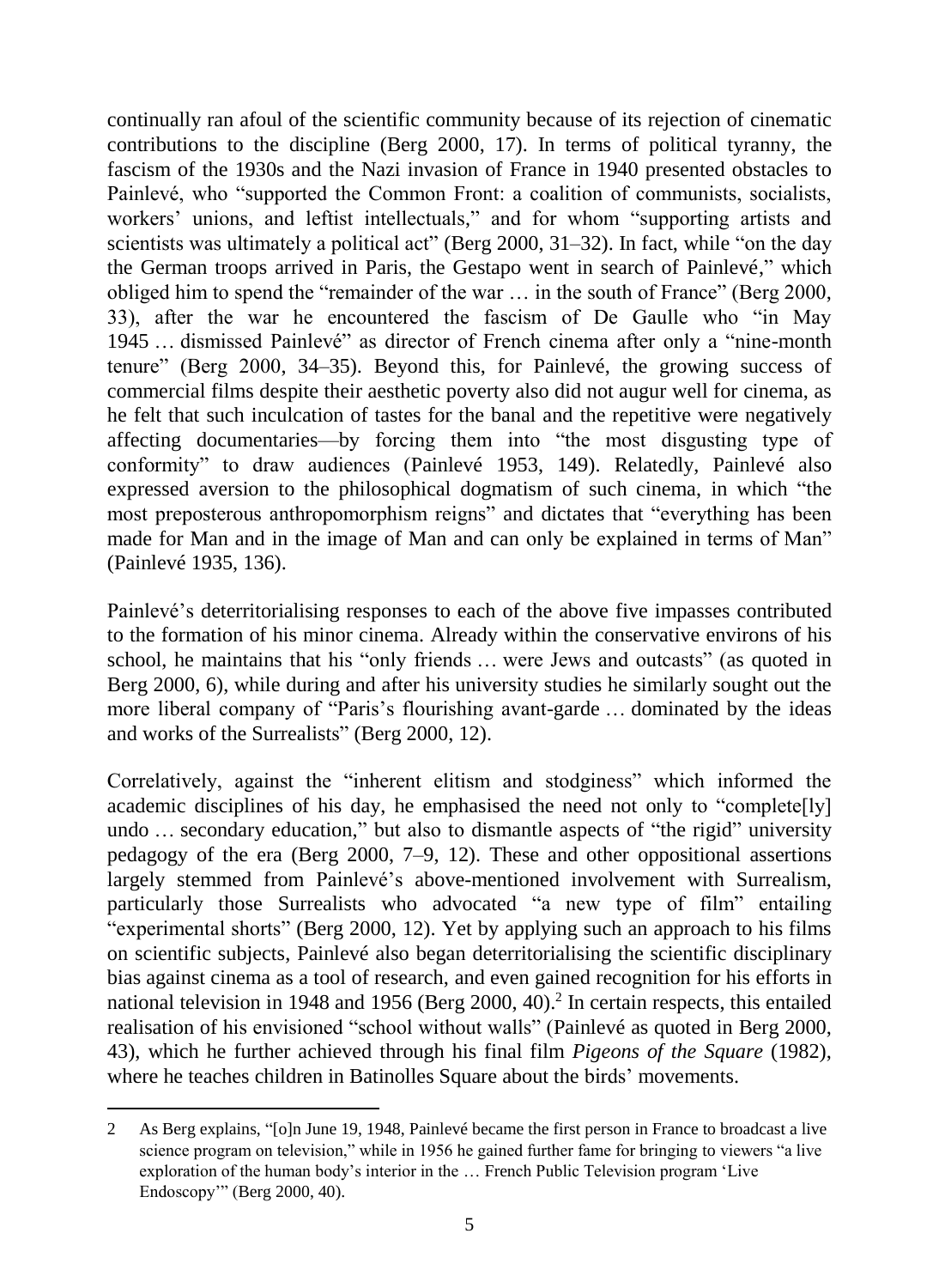In turn, Painlevé's deterritorialising of fascism went beyond his film *The Vampire* (1945), which was considered a parody of fascism for, among other things, how the little animal's wing-stretch—"the vampire's salute"—mirrored the Hitlerian salute (Painlevé 1986, 176). That is, "Painlevé's films … do not simply substitute human characteristics for animal ones … so much as they mix up our categories of human and animals" (Rugoff 2000, 54), and thereby undermine the possibility of establishing the clear lines of definition upon which any fascist agenda depends. In terms of this, Painlevé even advances the need for "gaps in our knowledge" to "allow for a joyous confusion of the mysterious, the unknown, and the miraculous" (Painlevé 1931, 119). This is because together these latter can function as a curative for the fascistic tendency—in response to the haunting "lack of order that seemingly rules over the planet's millions of animals"—to seek "comfort [in] … carefully crafted logic and clear delineations" (Painlevé 1931, 119).

On account of such "anarchic tendencies," Painlevé's films entail "hybrid" aesthetic elements that constitute an amalgam of marine animal subjects and human cultural accoutrement (McDougall 2000, xiv), via the associations drawn through voiceovers and accompanying music. And this approach to cinema resonated with the efforts of other Surrealist artists who were at the time "rebelling against what they saw as the banality of commercial cinema" (Berg 2000, 12). As Rugoff explains, "Painlevé delights in presenting his subjects as uncanny hybrids that, for all their foreignness, call to mind things close to home" (Rugoff 2000, 50). Examples of this abound: in *Hyas and Stenorhynchus* (1929) alone, the Hyas recalls a praying Buddha, the Stenorhynchus evokes a Japanese warrior, and the expansion of the Spirograph worm looks like a fireworks display, while in *Acera or The Witches' Dance* (1972), the hermaphrodite molluscs' movements and postures recall the witches' Sabbath of composer Modest Mussorgsky's Night on Bald Mountain.<sup>3</sup> Such associations and parodies are also as much audial as visual, given the musical accompaniments which Painlevé added. From his *The Hermit Crab* (1929) onward, these ranged from nineteenth-century compositions by Vincenzo Bellini, through Painlevé's "record[ing of] a group of young people playing pots and pans … in homage to his friend Edgard Varèse" for his 1954 remake of *The Sea Urchin* (1929), to the inclusion of François Roubaix's Antarctica as the theme of *Liquid Crystals* (1972) (Berg 2000, 20, 40–41, 43). Such music, composed at other periods or not specifically with the films in mind, allows for a sustained experience of the above-mentioned hybridity through the dissonance—and yet at times also uncanny resonance—between the sounds and moving images encountered.

Finally, Painlevé's deterritorialisation of the philosophical dogma of anthropomorphism—and for that matter, anthropocentrism—entailed his recourse to something akin to Spinoza's substance monism. As Painlevé explains: "To me, there

<sup>3</sup> At one point—just over four minutes into the film—Painlevé even goes so far as to splice a few frames of a woman dancing in a gossamer gown into the scene of the mobile molluscs, to underscore the allusion.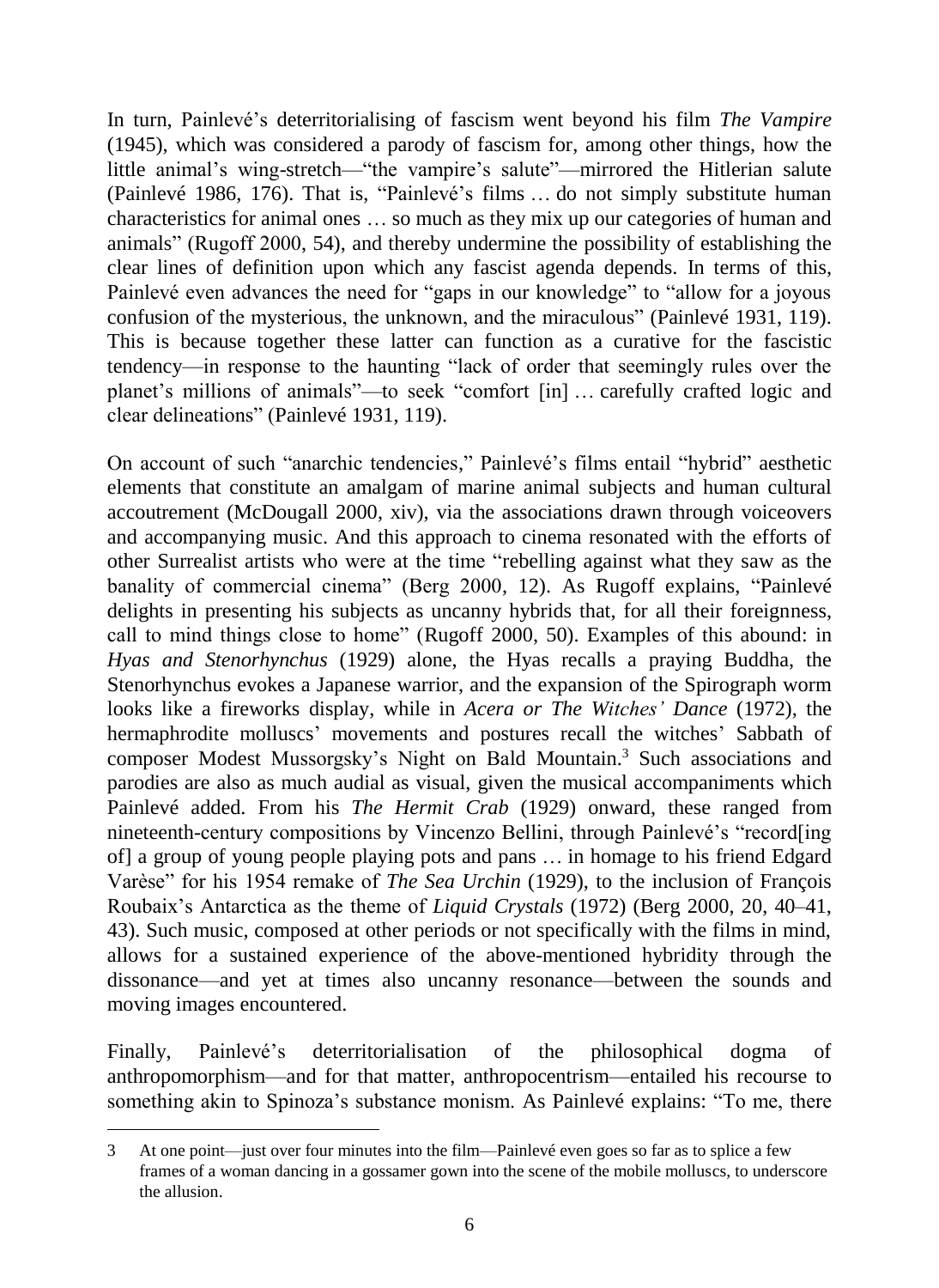is no difference between minerals, vegetables, and animals," because "they are all linked through evolution"; he adds to this, that he is "very proud that we live today in an era that recognizes its dependence" on the humble "bacilli" (Painlevé 1986, 175). Such recognition contrasts markedly with the erstwhile denial of such reality in the interest of advancing the supposed quasi-divinity and centrality of humans.

Today such recognition is becoming increasingly commonplace, precisely because of the enduring struggle to deterritorialise the previously-dominant discourses, dynamics and conceptions which advanced ideas to the contrary. And Painlevé's responses to the above five impasses through his minor cinema, comprised part of the various interventions that facilitated such transformation of thought. In this regard, though, while Painlevé's minor cinema thus constituted part of a collective assemblage of enunciation through which a people to come sought to emerge, his work was not entirely idiosyncratic but rather always tied to the experiences of a minority group, namely the Surrealists. As Berg points out, while "Painlevé's precarious position within the scientific community ... continue[d] throughout his career," in contrast "the French avant-garde … embraced his work from the very beginning," and it was "Man Ray [who] borrowed footage of a starfish … to use in his own film *L'Etoile de mer*" (Berg 2000, 19). Similarly, André Bazin links Painlevé specifically to the Surrealists, advancing that, while they "foresaw the existence of … art that seeks in the almost impersonal automatism of their imagination a secret factory of images," in the hands of Painlevé "the camera alone possesses the secret key to this universe where supreme beauty is identified at once with nature and chance" (Bazin 1947, 146–147). To be sure, as Michael Richardson explains, "very little has been written about the surrealists' engagement with documentary other than in the context of Buñuel's *Las Hurdes, Terre sans pain* (1932)"; however, "it was quite an important aspect of surrealist film activity and surrealism was a significant influence in the development of the documentary genre" (Richardson 2006, 77). Moreover, "Painlevé knew Buñuel and was close friends with [Jean] Vigo," and "he share[d] with other film makers linked to surrealism a fascination with the relationship between humanity and the world" (Richardson 2006, 85). In this regard, while in their films "the world presented is one of disjunction," it is "a disjunction not inherent to this world, but emerging as a result of humanity's will to grasp life as a continuum;" in short, "doubt about the human capacity to master the world [remains] ... a characteristic of surrealism that Painlevé shares" (Richardson 2006, 85).

It is important to recall the above because it sheds light on the ethos of Painlevé's minor cinema that in certain respects remains at odds with the ethos of Nuridsany and Pérennou's *Microcosmos*, to be discussed next. The ethos, in the case of Painlevé's films, entailed a Spinozan pursuit of a *sur*-reality, or a greater reality above or around the banal realities of the everyday, and it was sought through contrasting aspects of human culture with the strange domains and dynamics of sub-aquatic creatures. Indeed, so startling are the montage conflicts of sights and words and sounds thereby produced, that Eisenstein himself wrote to Painlevé: "You alone stand as a competitor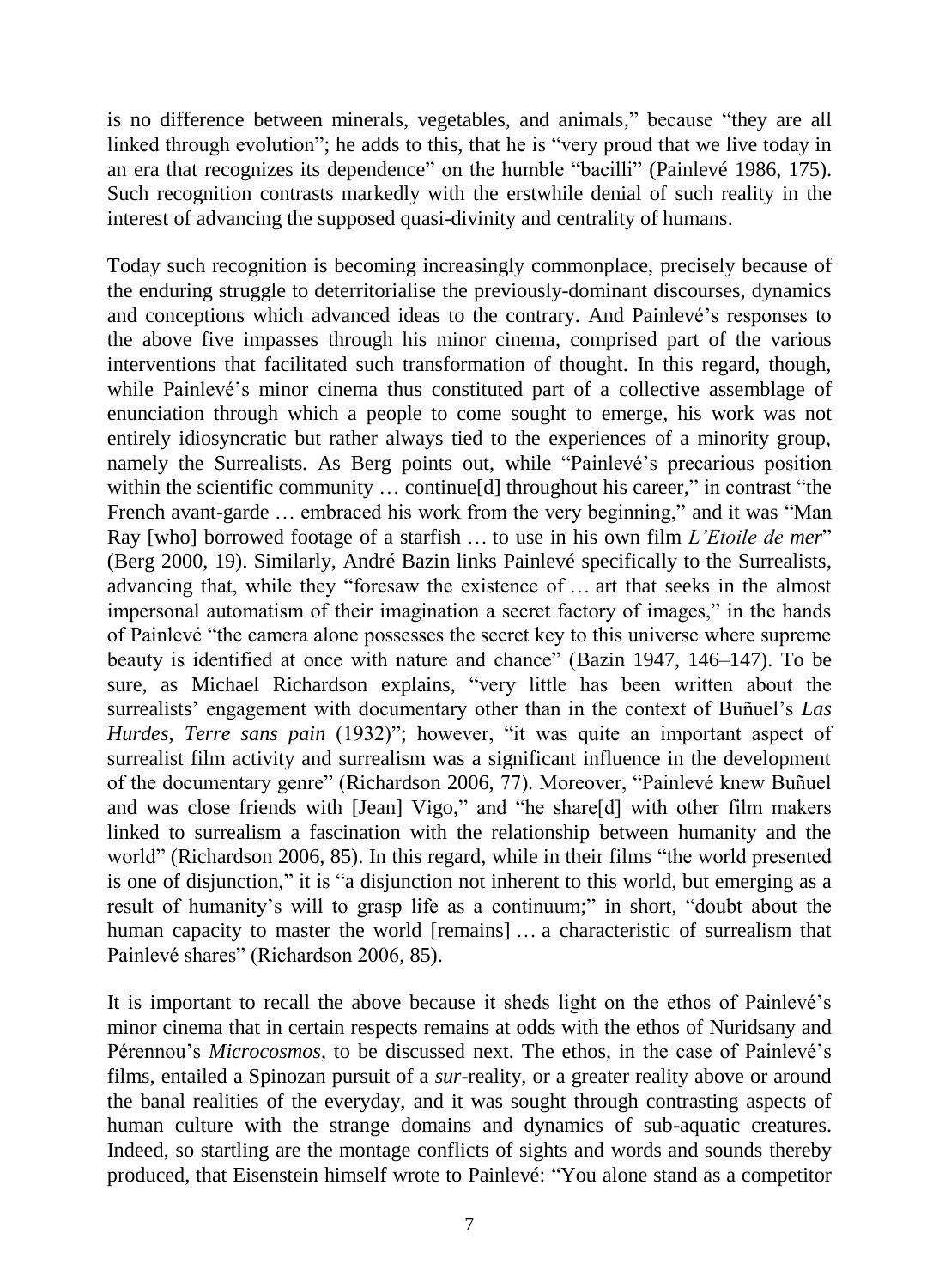to Our Lady of Lourdes, as far as miracles are concerned" (as quoted in Masaki Bellows, McDougall and Berg 2000). But such new modal composition of miraculous images—which could function in turn as conceptual catalysts for the expansion of our reality—in many ways took precedence over the preservation of the environment and/or the prioritisation of nonhuman animal lives. In fact, Painlevé maintained a rather cavalier attitude toward the well-being of the creatures he interacted with, at least by contemporary standards. <sup>4</sup> That is, from his betrayal of an octopus's trust painstakingly developed over time—by one day feeding her a rotten egg just to see what she would do (Painlevé 1986, 174), through his live dissection of a sea urchin in order to film its internal workings through a layer of gelatine (Berg 2000, 40), to his assertion that one of the "consolations" of his work was "the ability to eat [his] ... actors" after filming them (Painlevé 1935, 138), Painlevé exhibits a very Spinozan sensibility. As Gal Kober recalls in "For They Do Not Agree in Nature: Spinoza and Deep Ecology," for Spinoza, substance monism implied no universal kinship between all beings or between beings and the world (Kober 2013, 58), with the consequence that the assertions to the contrary by Arne Naess in his "Spinoza and the Deep Ecology Movement" (Naess 1982) comprise a reflection of Naess's own philosophy rather than a valid interpretation of Spinoza's texts (Kober 2013, 57). Instead, for Spinoza, humans have no obligation to avoid using nature and the animals therein to augment their own happiness, not least because substance cannot be destroyed but can only be transformed at the level of its modal composition. Indeed, if there is any ethical obligation in Spinoza's philosophy it is to other human beings in the city, so that our encounters can be arranged to maximise active joy and to limit sad passivity (Kober 2013, 58, 61). In this regard, Painlevé—possessed as he was of a wonderful sense of humour—emerges as deeply Spinozist.

### **Becoming-insect through Claude Nuridsany and Marie Pérennou's**  *Microcosmos*

Unlike Painlevé's films, which were a response to the five impasses detailed earlier, Nuridsany and Pérennou's *Microcosmos* (1996) responds instead to the impasse of the environmental crisis. After all, Nuridsany and Pérennou's adult context was that of the May 1968 student revolts and the associated rise of a global counter-culture, in which debunking conservative biases and fascistic tendencies became *de rigueur* along with demands for interdisciplinarity in education and aesthetic experimentation. In addition, theirs was also the time when, after Rachel Carson's 1962 book *Silent Spring*, awareness of how environmental degradation is increasingly posing a threat to life on Earth began to grow, and related pro-environmental discourses began to gain momentum. There was also increasing recognition of "the role of anthropocentrism in

<sup>1</sup> 4 In Painlevé's defence, though, in his time such an attitude was quite commonplace. For example, in Luis Buñuel's *Las Hurdes, Terre sans pain* (1933) live chickens are brutally de-feathered in a village ritual, a "donkey [is] killed by bee stings" (Gubern and Hammond 2009, 167), and a goat, which "allegedly loses its footing and slips to its death" down a mountainside, "actually falls because Buñuel had it shot" (Durgnat 1968, 56).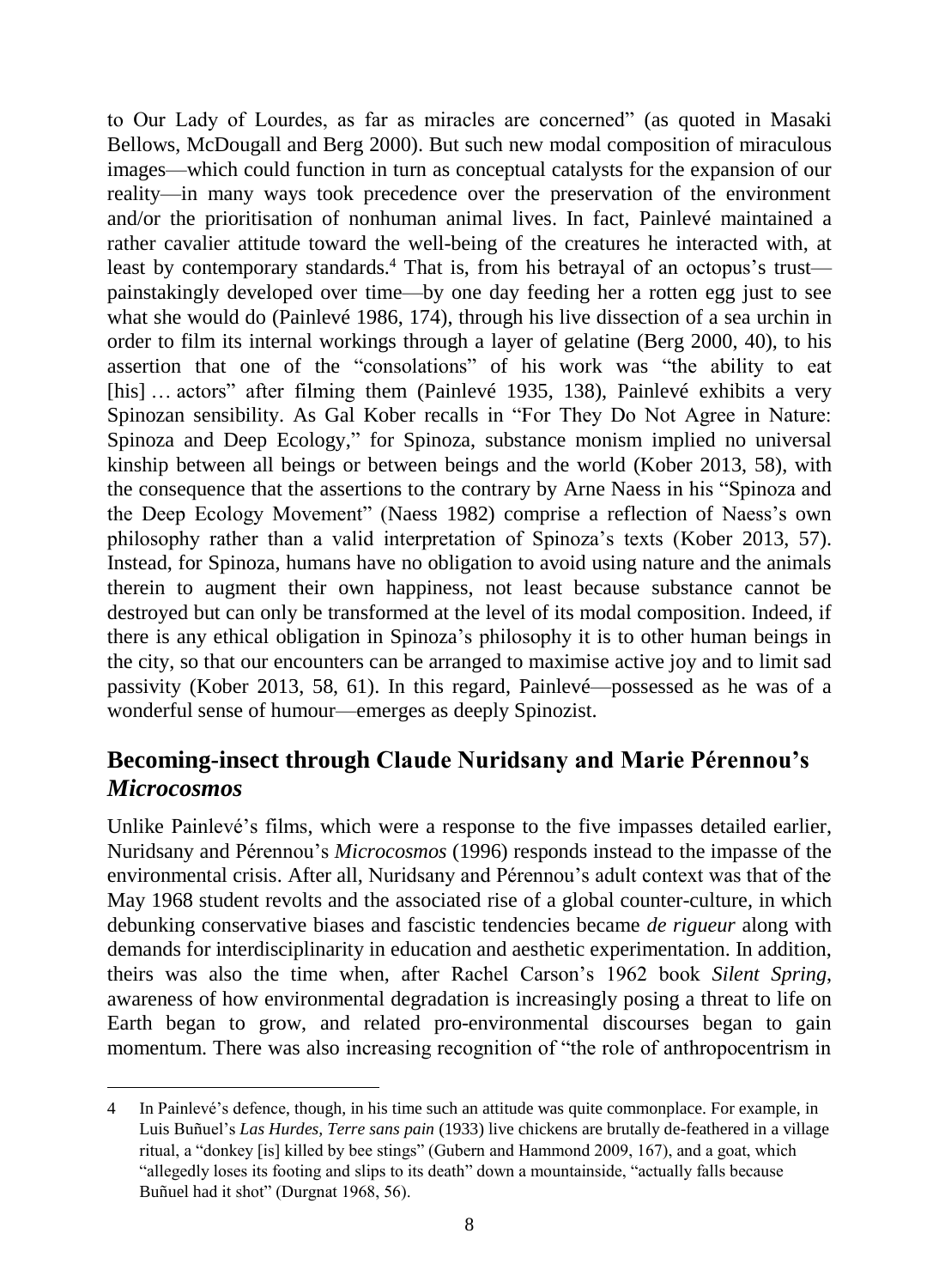environmental degradation" (Sponsel 2017, 91), especially following Lynn White's argument "in the late 1960s … that Christianity's anthropocentrism was the main cause of the environmental crisis," because of the tenet that "it is God's will that man exploit nature" (Davies 2013, 8). And this critical response was followed by a growing number of analyses of how contemporary neoliberal "culture [similarly] contains within it the seeds of continued environmental despoliation in the form of individualism, consumerism, and a worldview hopelessly incompatible with longrange environmental stability" (Gundersen 1995, 112).

Nuridsany and Pérennou's deterritorialising response to the impasse of the environmental crisis resonates with such analyses, insofar as their minor cinema is orientated around processes of de-anthropocentrisation, involving the progressive deanthropomorphisation of nature documentaries. As Heller (2015) points out, "deanthropocentrization and de-anthropomorphization are two sides of the same process" of undermining the mutually-reinforcing cycle of anthropocentric prejudice, which leads to the anthropomorphisation of nature that, in turn, endorses the centrality of humans, *ad nauseam*. Yet, only a partial resonance exists between Nuridsany and Pérennou's minor cinema and Painlevé's minor cinema in this regard, because *Microcosmos* seeks to break through the anthropocentricism which has precipitated the environmental crisis by *connecting* audiences conceptually and emotionally to the tiny creatures whose lives they routinely ignore. Indeed, the forging of such connections with insects is crucial for "Nuridsany and Pérennou [who] remind us that human life needs insect life more than insect life needs us," and that insects might have lessons to "teach us during coming decades as we confront our growing environmental crisis" (MacDonald 2009, 180). To be sure, on the one hand, like Painlevé, Nuridsany and Pérennou "decry excessive anthropomorphism for turning animals into 'zoomorphic puppets'"; but on the other hand, unlike Painlevé, they also intimate that a degree of anthropomorphism is often required for the above lessons to be learned, and that "refusing any type of anthropomorphism" can even be problematic when it leads to the assumption "that humans and animals have no commonality, and that human beings are absolutely unique (if not divine)" (Nuridsany and Pérennou as quoted in Rust 2014, 233). Thus, for Nuridsany and Pérennou, there is value in recognising those parallels that *do* exist between human and nonhuman animal life, and through reflecting such recognition in *Microcosmos* they problematise the habitual tendency of humans to set themselves apart from nonhuman creatures. Correlatively, their film has less to do with generating images for the aesthetic Spinozan expansion of an oneiric *sur*-reality through imaginative modal composition *à la* Painlevé, and more to do with advancing recognition of the biological and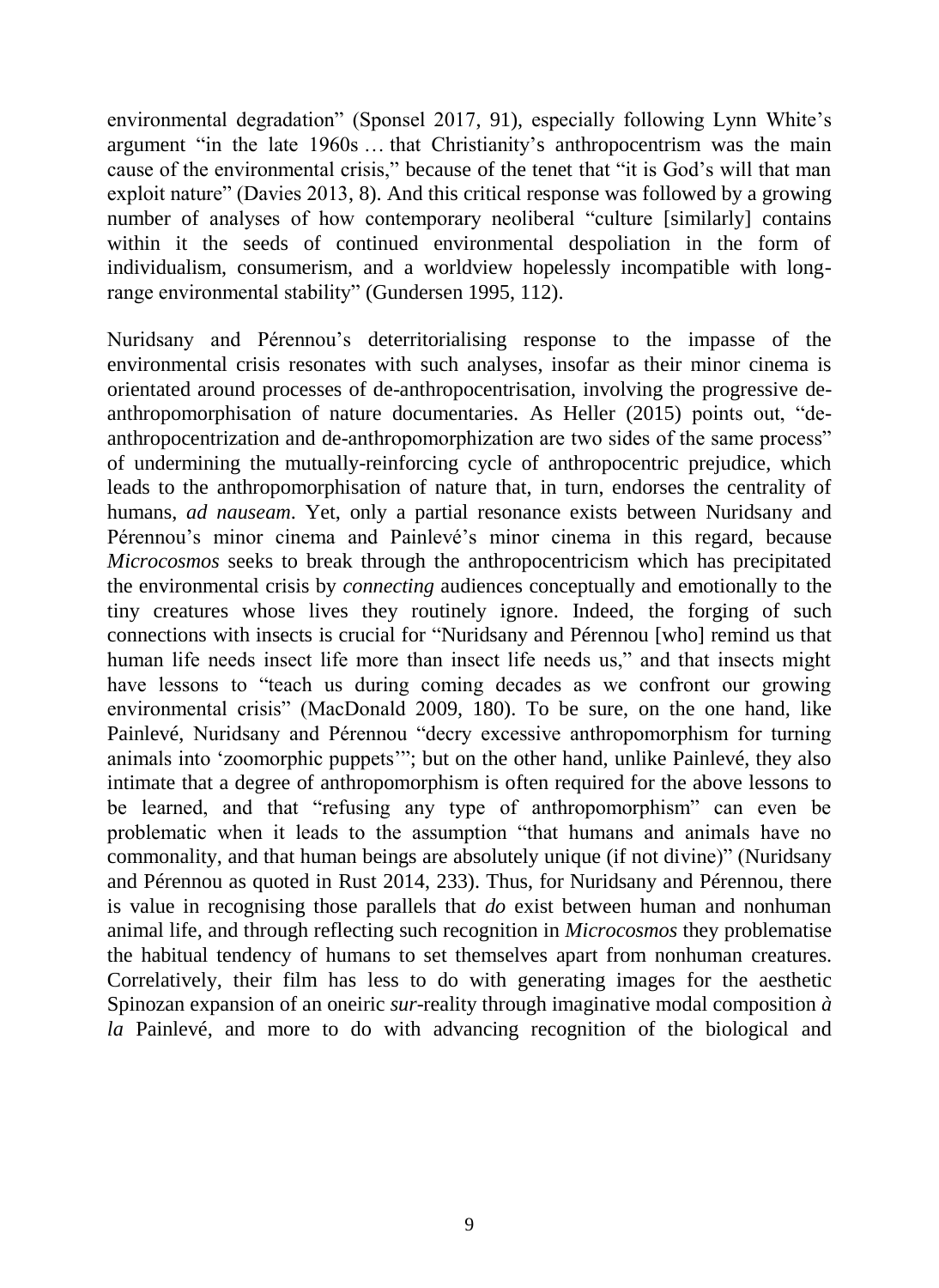ontological reality that human existence is interdependent with and indissociable from nature—in a way that accords instead with aspects of Deep Ecology.<sup>5</sup>

*Microcosmos* achieves this via its problematisation of the concept of the organism, particularly through its focus on parallels between human and insect behaviour, and insect and plant behaviour. In doing so, Nuridsany and Pérennou cinematically parallel Deleuze and Guattari's problematisation of the tendency to think of any organism in isolation from its milieu. In *A Thousand Plateaus*, Deleuze and Guattari contend that "an animal milieu … is no less 'morphogenetic' than the form of the organism," in the sense that, although "[o]ne … cannot say that the milieu determines the form … [s]ince the form depends on an autonomous code, it can [also] only be constituted in an associated milieu" which "interlaces active, perceptive, and energetic characteristics in a complex fashion" (Deleuze and Guattari 2005, 51). *Microcosmos* in many ways follows Deleuze and Guattari in their endeavour to "blow … apart the organism and its organisation" (Deleuze and Guattari 2005, 30), in the interest of engendering appreciation of the univocity of being.<sup>6</sup> Accordingly, for Nuridsany and Pérennou, the insect *Umwelt* is not the hermetically-sealed domain that it was for Jakob von Uexküll, who in his 1934 picture book *A Foray into the Worlds of Animals and Humans*, "imagine[d] all the animals that animate Nature around us … as having a soap bubble around them … which closes off their visual space" and in which they "all remain permanently enclosed" (Von Uexküll 2010, 69). Rather, a resonance exists between Nuridsany and Pérennou's treatment of the *Umwelt* in *Microcosmos*, and Deleuze's concept of it, on account of how "Deleuze [similarly] departs from a more literal interpretation of Uexküll" by focusing instead on how any given organism "relates to its surroundings, where the emphasis is neither on the [organism] … nor on the environment … but on the affective relation itself" (Buchanan 2008, 156). Analogously, *Microcosmos* reveals how the insect—and for that matter the plant— *Umwelt* is made up of affects which, while they may differ in proportion and complexity from the affects of the human *Umwelt*, are neither unrelated to such affects, nor unimaginable to humans. Moreover, because of the related parallels between humans and animals, and animals and plants, thematised in the film, the very concept of the separate organism as something isolated and autonomous, is problematised. And to the extent that this is the case, *Microcosmos* effectively "penetrat[es] past the phenomenological interest in the 'lived body' and 'being-in-theworld,' in order to discover the ontological processes that create what we are accustomed to call … the 'organism'" in the first place (Buchanan 2008, 151).

<sup>5</sup> Deep Ecology emphasises, among other things, the importance of facilitating "[t]he well-being and flourishing of human and non-human life," of contributing to the "[r]ichness and diversity of lifeforms" on Earth, and of curbing human population growth and consumption levels to ensure the flourishing of all of life, which is understood as having intrinsic value (Naess 1987, 18–20).

<sup>6</sup> Deleuze in *Difference and Repetition* maintains that "the essential in univocity is not that Being is said in a single and same sense, but that it is said, in a single and same sense, *of* all its individuating differences or intrinsic modalities," because while "[b]eing is the same for all these modalities … these modalities are not the same" (Deleuze 2001, 36).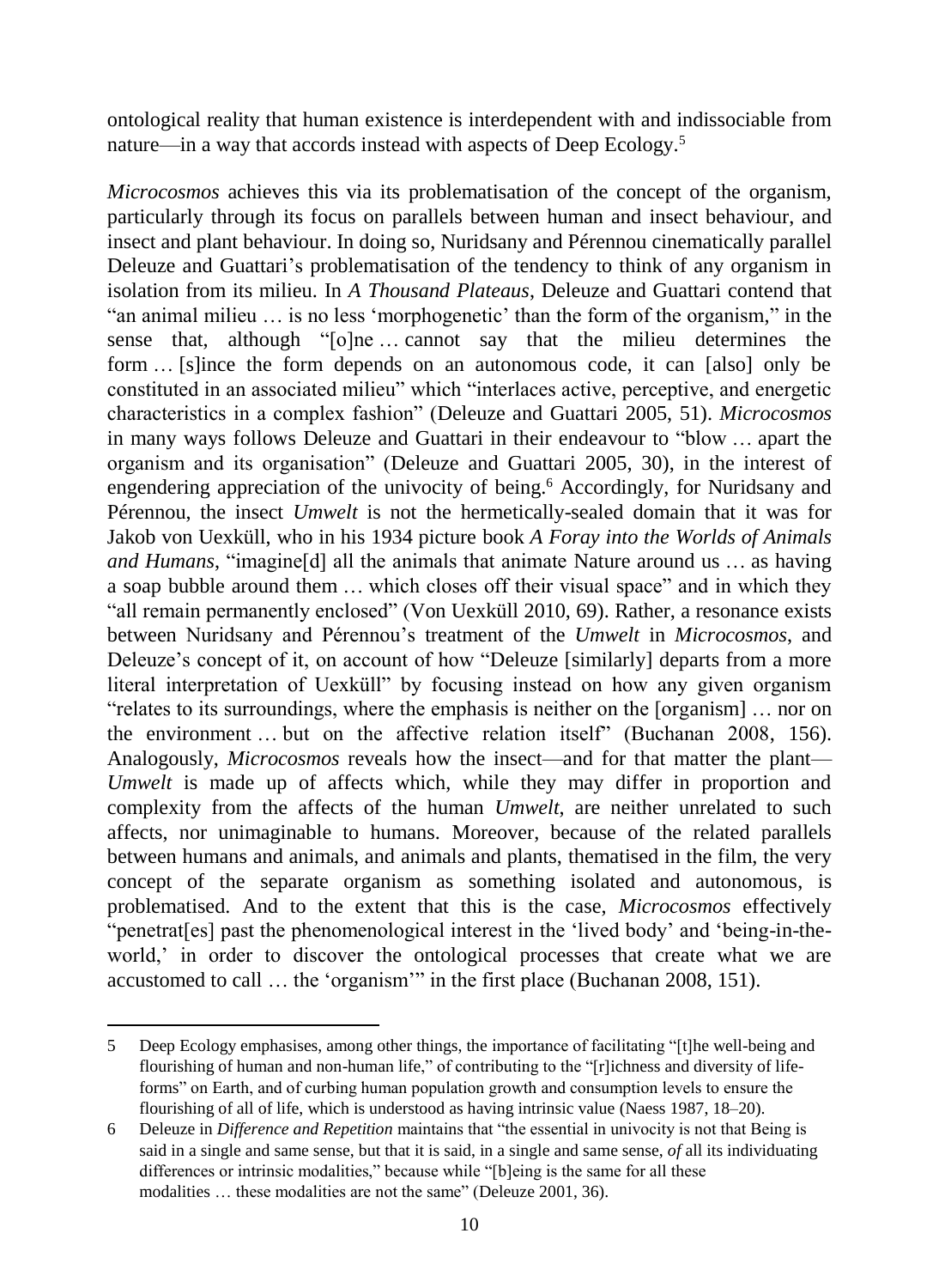To understand how this is the case, it is necessary to turn to the cinematography of *Microcosmos*, which entails an engramme akin to that of Dziga Vertov's *Man with a Movie Camera* (1929). 7 Just as Vertov's film chronicled life in a Soviet city from morning to night through the disembodied perspective of a mobile lens, so too *Microcosmos* chronicles twenty-four hours of life in a meadow through the nonhuman perspective facilitated by macroscopic cinematography. The film begins with a descent through the clouds and the forest canopy, before the grass is entered into, to reveal a rhizomatic world of green stalks and earth, which bear an uncanny resemblance to the world of tree trunks and ground seen and passed through a few moments before. Viewers are then specifically advised, through a brief introductory voiceover, that it will be necessary for the remainder of the film to fall silent in order to hear the voices of the creatures, after which the ensuing images are accompanied only by amplified sounds of the insects (to situate the viewer more closely within their world), and/or music written by Bruno Coulais for the scenes, which follows and resonates with the insects' movements and rhythms, respectively.

As the film proceeds, though, it is as if one has travelled through the mirror of Lewis Carrol's *Through the Looking Glass*—or, for that matter, down the rabbit hole of his *Alice's Adventures in Wonderland*—because a world emerges that ranges from the deeply familiar to the utterly foreign, which Nuridsany and Pérennou create through two means. On the one hand, they visually allude to certain parallels between the micro world of the creatures as they move around the grass stems, and the macro world of the more "charismatic mascot species" of large wild animals, so frequently thematised in more traditional nature documentaries (Rust 2014, 231). This is apparent, for example, when a European rhinoceros beetle's rhythmic lope recalls the movements of a rhinoceros, or when a group of ants around a puddle recall a herd of wildebeest at a watering hole. Yet, having contextualised things in such broadly familiar standard documentary terms, a series of mesmerisingly paradoxical visual analogies ensue, as the insects follow morning rituals that are in many ways akin to those of humans. These range from waking and washing, through sourcing food and caring for offspring, to engaging with and overcoming daily obstacles—as when a dung beetle through trial and error finally figures out that a thorn has impaled his ball of dung, before carefully prying it loose and going on his way. And a significant part of the spellbinding power of these scenes derives from how the insects' gentle movements and gestures, made clear through the macroscopic cinematography employed, render them more like humans in their naked vulnerability than large charismatic animals protected by powerful muscles, fur and teeth. In a 2001 interview about *Microcosmos*, Nuridsany and Pérennou also maintain that they chose to focus on such simple everydayness of insect life not only because—like for humans—such

<sup>7</sup> For Deleuze, Vertov's engramme is a "nonhuman eye, the cine-eye" that is "not the eye of a fly or of an eagle, [or] the eye of another animal" any more than it is "the eye of the spirit endowed with a temporal perspective, which might apprehend the spiritual whole. On the contrary, it is the eye of matter, the eye in matter, not subject to time … and which knows no other whole than the material universe and its extension" (Deleuze 2005a, 83–84).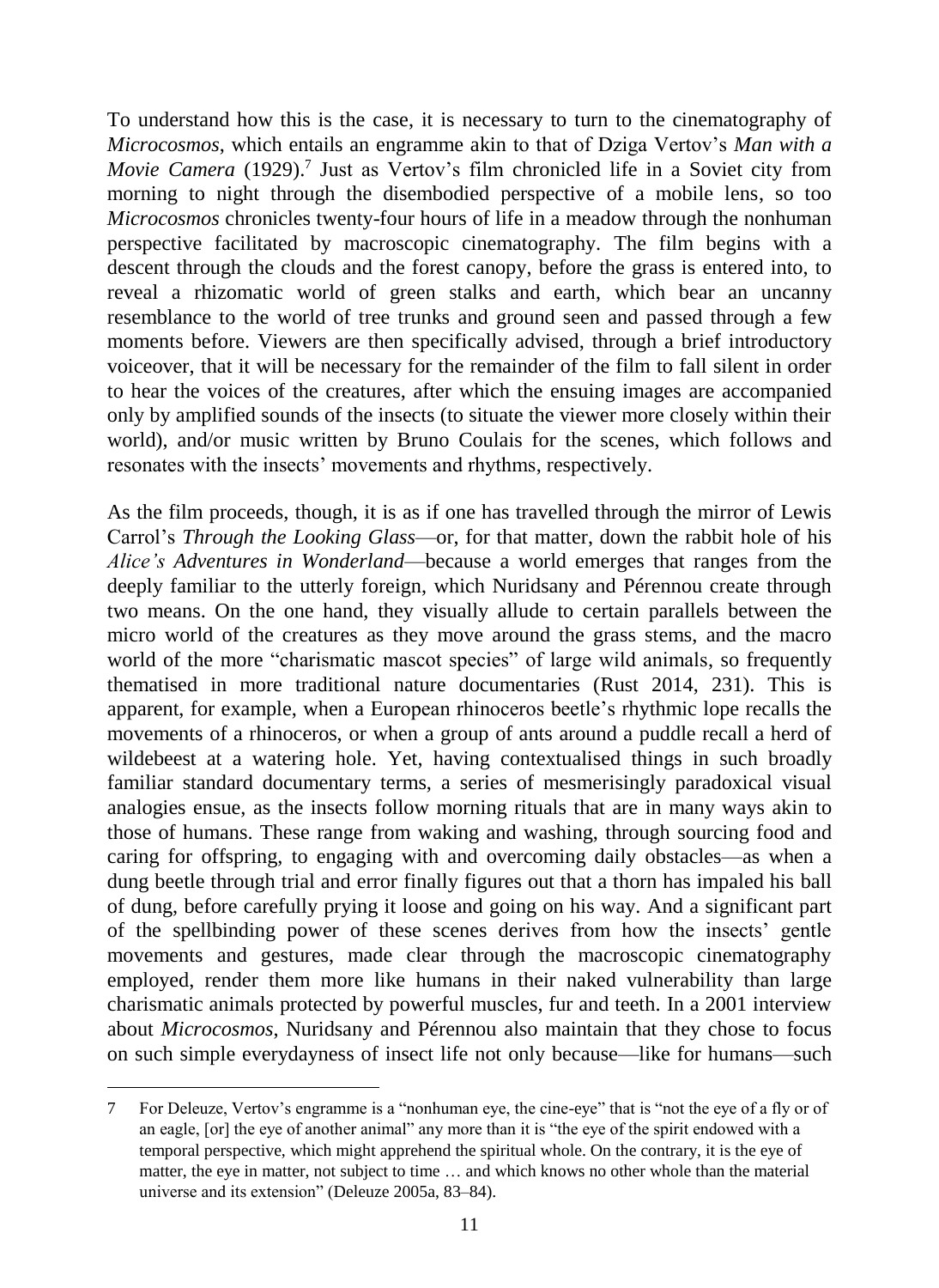mundanity is the rule rather than the exception, but also in order to distinguish their film from more mainstream nature documentaries which fixate instead on exceptional scenes of violence and mating for the sake of ratings. Indeed, the now-famous love scene in *Microcosmos* between two snails—accompanied by beautiful operatic music and shot in slow motion with camera angles reminiscent of a classical realist romance film—stands in marked contrast to the often brutal treatment of animal mating in, for example, most National Geographic nature documentaries.

However, anthropomorphic identification with the insects on the part of the viewer is at the same time problematised by the foreign intensities encountered by the insects. For example, the ant that cannot penetrate through the viscosity of a dewdrop, which moreover evaporates before its eyes in the morning sun, and the seven-spot ladybird violently dislodged from a leaf by a raindrop. Similarly, the very idea that the world only exists as it is *seen* by humans is shattered through interspersing the human vantage with a bee's ultraviolet perception of a field of poppies, which emphasises only those things relevant to its survival that accordingly define the parameters of its *Umwelt*. Consequently, when later the perspective is that of ants being eaten by a pheasant, the viewer at once recognises the situation but is obliged to doubt that it looks like that from the point of view of the beleaguered insects. In this way, *Microcosmos* establishes a nuanced connection between the human viewers and the insect actors—as Nuridsany and Pérennou refer to them in their 2001 interview through the maintenance of a carefully-measured visual tension: one that avoids both the break that would occur through the inability of a human viewer to comprehend a scene, and anthropomorphic assimilation of the insects through an excess of emphasis on their similarity to humans.

Importantly, connection is also established between insects and plants, so that the insects emerge as the midpoint, so to speak, along a bio-continuum spanning the plant and human world; something which problematises the continued validity of the organism as a concept in a world of necessary interdependence, for the reasons already mentioned. This is poignantly communicated in the scene where a male Eucera bee attempts to procreate with an Ophrys orchid, which over millennia has evolved to look so much like a female bee that the male of the species finds its charms irresistible. This scene also amounts both to a visual expression of Deleuze and Guattari's contention in *A Thousand Plateaus* concerning "[h]ow … movements of deterritorialization and processes of reterritorialization [are] … relative, always connected, caught up in one another," and to an analogy of their example of the "[wa]sp and orchid as … a rhizome" (Deleuze and Guattari 2005, 10). With regard to the latter, Deleuze and Guattari argue that it is not simply the case that "the orchid imitates the wasp," because "something else entirely is going on: not imitation at all but a capture of code" that entails "a becoming-wasp of the orchid and a becomingorchid of the wasp"—a consequence of "an exploding of two heterogeneous series on the line of flight composed by a common rhizome" (Deleuze and Guattari 2005, 10). Similarly, in *Microcosmos*, the parallels between the intensities of flora and fauna are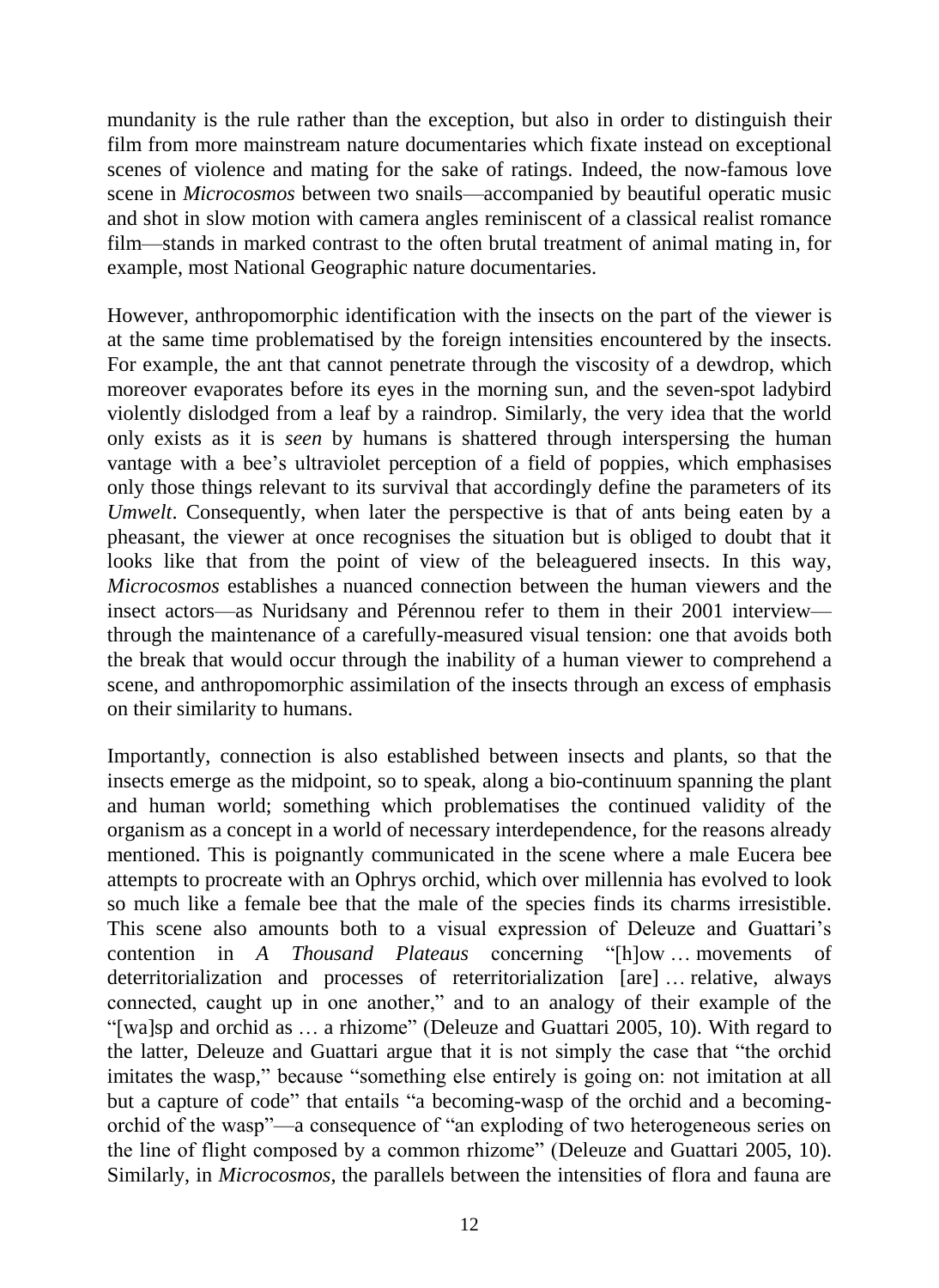powerfully underscored through the juxtaposition of a caterpillar, at the end of a stalk it has climbed, stretching blindly forward into the empty air in pursuit of additional contact, with a vine that, directly thereafter and through accelerated footage, is shown both ascending a stalk and attempting to exceed it in analogous fashion.<sup>8</sup>

Through such means, the macroscopic focus on the above insects and plants in the film is rhizomatic in two senses. Firstly, in an obvious sense, these shots entail focus on "grass [which] is … a rhizome" (Deleuze and Guattari 2005, 10). But secondly, and more importantly, they are rhizomatic because they make it "easy to see the grass in things," or how "[t]here are no points or positions in a rhizome, such as those found in a … tree," but rather only "multiplicity" which "expose[s] arborescent pseudomultiplicities for what they are" (Deleuze and Guattari 2005, 8, 23). And this is achieved through how the film "ceaselessly establishes connections between … organizations … and circumstances" of flora, fauna, and humans at "perceptiv[al], mimetic, gestural, and cognitive" levels—effectively "connect[ing] any point to any other point" (Deleuze and Guattari 2005, 7, 21).

In turn, the periodic, sudden shifts away from such macroscopic focus, back to the world of human proportions and perceptions, through establishing and re-establishing shots of the trees around the meadow in which the insects' activities are taking place, are arboretic in two senses. Firstly, in an obvious sense, these shots feature the overarching "domination by trees" of the meadow (Deleuze and Guattari 2005, 19). But secondly, and more importantly, they are arboretic because they are informed by the "tree logic … of tracing and reproduction" that underpins the "arborescent culture" (Deleuze and Guattari 2005, 12, 15) of more traditional nature documentaries. That is, those documentaries which seek to "represent" nature as "crystallized into codified complexes"—or organisms—and correlatively neatly "laid out … and distributed" in what amounts to "a de facto state" of "balance<sup>[d]</sup> ... intersubjective relations  $\ldots$  articulate<sup>[d]</sup> and hierarchize<sup>[d]</sup>" (Deleuze and Guattari 2005, 12) in terms of the arboreal logic of an exclusively human perspective.

But it must be remembered that just as "Deleuze and Guattari consistently refuse to posit a binary opposition between the arborescent and the rhizomatic" (Sprouse 1997, 83), so too a similar stance is apparent in *Microcosmos*. Indeed, in the film the arboretic shots do not break the flora-fauna-human connection established through the rhizomatic macroscopic shots, but rather simply constitute reflections of one pole of the bio-continuum, namely that *of* the human perspective. In this regard, on the one hand, periodic focus on the surrounding trees in different degrees of light serves as a time marker for the viewer by showing the progression of day into night over a twenty-four-hour cycle, and as an indicator of changing weather conditions by focusing on branches blowing in a rising wind or leaves being pelted by driving rain.

<sup>8</sup> Similar parallels are also drawn via such montage arrangements between the unfurling proboscis of a butterfly and the unfurling petals of certain flowers, and between the physical intertwining of mating snails and the intertwined tendrils of certain plants.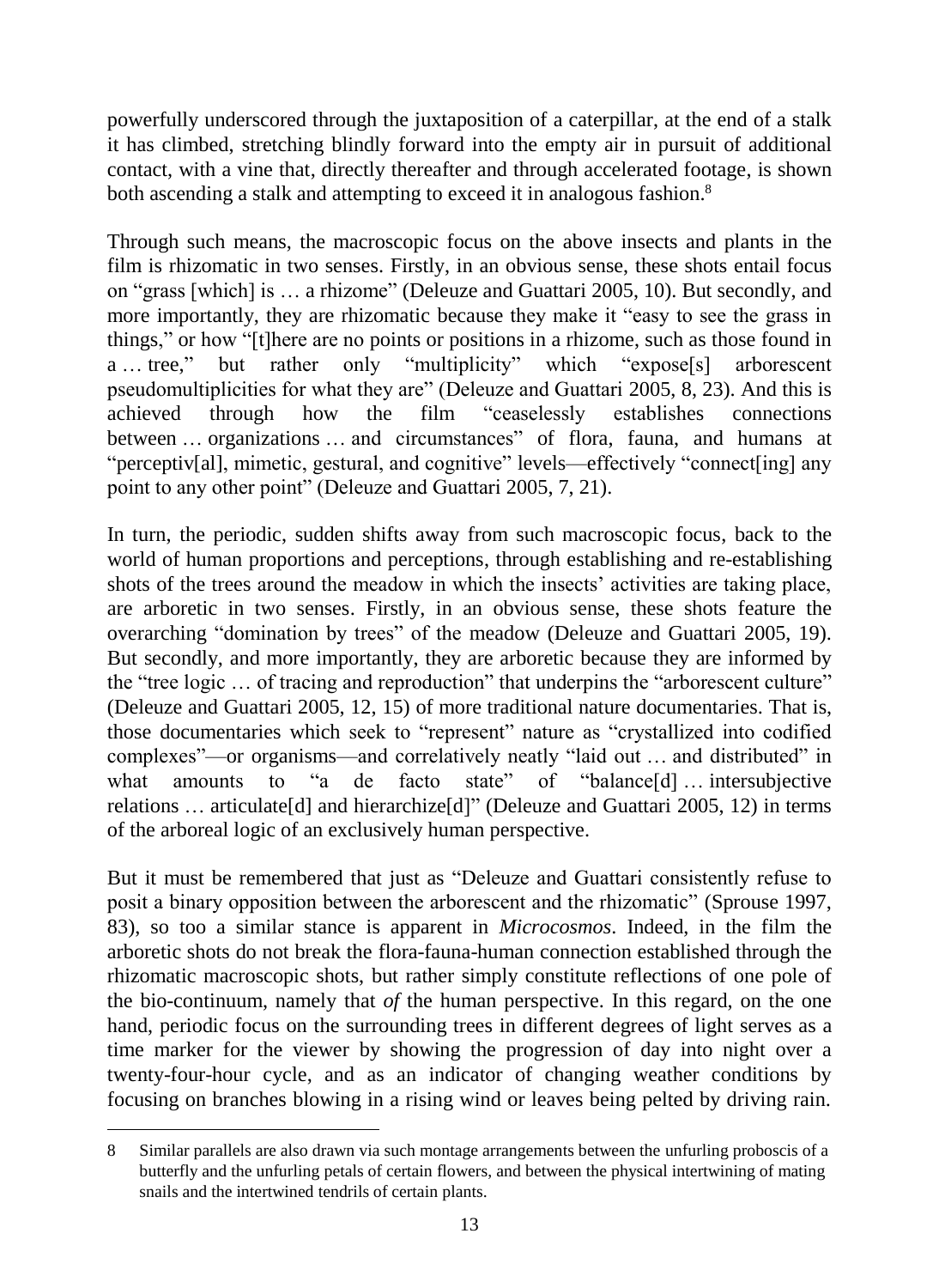But on the other hand, while at the very beginning of the film a brief voiceover explains that, for the creatures who will be encountered, time is experienced differently—with hours akin to days, days akin to seasons, and a season the duration of a life—in the ensuing scenes it also becomes clear that for these creatures a breeze can be like a hurricane, and a trickle of rainwater an insurmountable flood. The effect, then, of such vacillation between rhizomatic macroscopic shots of tiny insects and plants, and arboreal establishing shots of trees—which moreover plays out in the absence of any guiding narration after the above-mentioned brief opening voiceover is a peristaltic montage which precipitates the birth of a people to come, and which accordingly renders *Microcosmos* an example of minor cinema.

That is, firstly, unlike the classical political cinema of Eisenstein which addresses an extant people, in *Microcosmos* "*the people are missing*" (Deleuze 2005b, 208), insofar as they feature neither directly as an object of cinematic focus, nor indirectly as a disembodied narrating voice. Moreover, they are *missing* because they do not yet exist, since it is the above peristaltic rhizomatic-arboreal montage of the film which effectively ushers them into existence as people possessed of a different conception of both their interdependence with, and their indissociability from, nature.

Secondly, unlike in Eisenstein's films where "a border between the political and the private" is "always maintained" (Deleuze 2005b, 209), in *Microcosmos* the private is politicised through the anthropomorphism of the insects, which problematises strict differentiation of them from humans, and the political is privatised through problematising the continuation of anthropocentric bias at the level of the individual viewer's attitude. To clarify, as Ronald Bogue explains, when faced with montage "[t]he obvious question posed by the disconnected images" concerns "[h]ow … they [can] be reconnected" (Bogue 2003, 171), which involves different processes for classical and modern political cinema. In Eisenstein's classical political cinema, "images are linked through their … harmonies, polarities, and contrasts" to "embody the sensual thinking of an inner monologue" in which "each image succeed[s] the next according to its given affinities with the preceding" image (Bogue 2003, 171)—such that a scaffolding for thinking differently is systematically built up.<sup>9</sup> In contrast, in modern political cinema no visual scaffold is erected to systematically develop the viewer's thought, as it were. Rather, "the thought of the outside" effectively "manifests in the interstice, the gap or interval between images," where it functions "paradoxically … as a gap or interval and yet [also] as a generative force, a *constitutive* 'between two of images'," in response to which "[l]ogical thought breaks down and experiences its own limits" (Bogue 2003, 170, 173, 176). And this is apparent in *Microcosmos*, which as modern political cinema or minor cinema, "forces thought to think … the outside, that dispersive, spacing force that passes into the interstice" to rupture thought, both politically "in the external world" of

<sup>9</sup> For Eisenstein, "[c]inematography is, first and foremost, montage," because through such means "[t]he simple combination of two or three details of a material kind yields a perfectly finished representation of another kind—psychological" (Eisenstein 1929, 28, 32).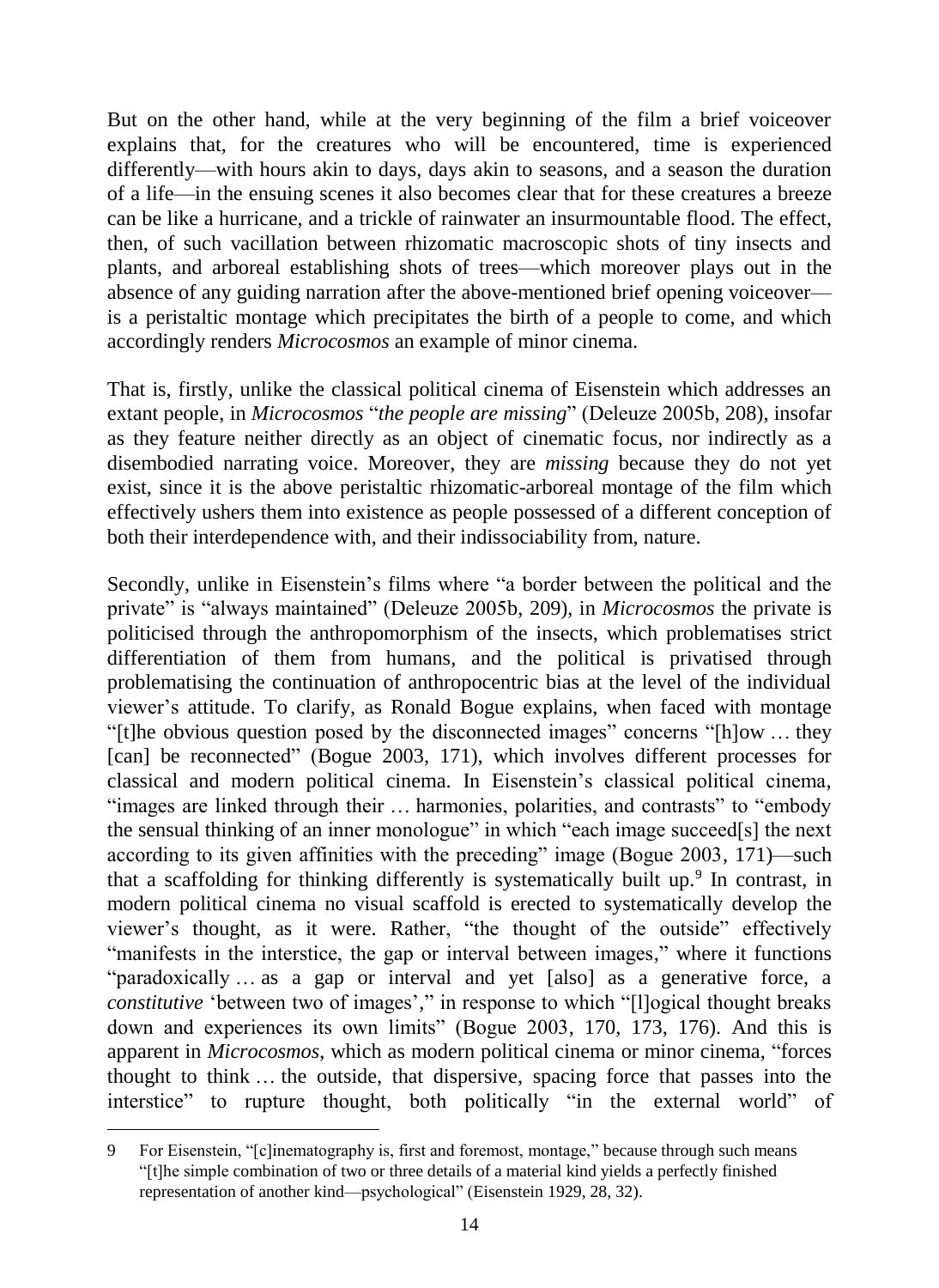anthropomorphism, and privately "within" the world of anthropocentric bias (Bogue 2003, 176).

Thirdly, unlike in classical political cinema where there is "conquest of power by a proletariat, or by a united or unified people," *Microcosmos* as modern political cinema is predicated on "acknowledging the failure of [such] fusions or unifications," because of how they tend to "re-create a tyrannical unity" that "turn[s] back against the people" (Deleuze 2005b, 211–212)—either those of the city or those of the grass. Instead of pursuing such unity, what the film precipitates is the progressive "fragmentation" (Deleuze 2005b, 212) of anthropomorphic/anthropocentric integrity through the correlative formulation of a collective enunciation by a new humananimal-plant hybrid. That is, Nuridsany and Pérennou, finding themselves before audiences "doubly colonized: colonized by [anthropomorphic] stories … from elsewhere" and "by their own [anthropocentric] myths become impersonal entities," do not "invent a fiction which would be one more private story" articulated in the voice of a "master" (Deleuze 2005b, 213) who provides yet more remedial instruction. Rather, they take "real and not fictional characters"—namely their insect actors—and "put … these very characters in the condition of 'making up fiction'," in a process "of 'story-telling'" underpinned by a "double becoming" (Deleuze 2005b, 214). This is made possible by Nuridsany and Pérennou "tak[ing] a step towards [these] ... characters" while "the characters take a step toward the[m]" (Deleuze 2005b, 214). Through the ensuing carefully-measured visual tension—which as discussed earlier avoids both exclusive fixation on the insects' utter difference from humans, and anthropomorphic assimilation of the insects—a "collective utterance" is produced, one which "contribute[s] to the invention of [a] … people" (Deleuze 2005b, 214). In this way, Nuridsany and Pérennou's film *Microcosmos* "constitute[s] an assemblage which brings real parties together"—namely plants, insects, and human viewers—"in order to make them produce collective utterances as the prefiguration of the people who are missing" (Deleuze 2005b, 215).

# **Conclusion**

In an effort to counter the entrenched self-sabotaging habit of anthropocentric thought which underpins the environmental crisis, it is necessary to "bring ... cinema together with the innermost reality of the brain'," which "is not the Whole, but on the contrary a fissure, a crack" (Deleuze 2005b, 162)—one which Nuridsany and Pérennou effectively exploit through the spiritual automaton that their *Microcosmos* unleashes. For Deleuze, the spiritual automaton refers to both "the involuntary nature of thought's response to the moving image," and how in relation to "modern [political] cinema … thought [is] aroused by the image … like … an alien thinker within" (Bogue 2003, 166); a critical thinker that exceeds the parameters of previous thought. In fact, because "thought depends on a shock which gives birth to it ... it can only think one thing, *the fact that we are not yet thinking*, the powerlessness to think the whole and to think oneself," and at the same time the urgency to think beyond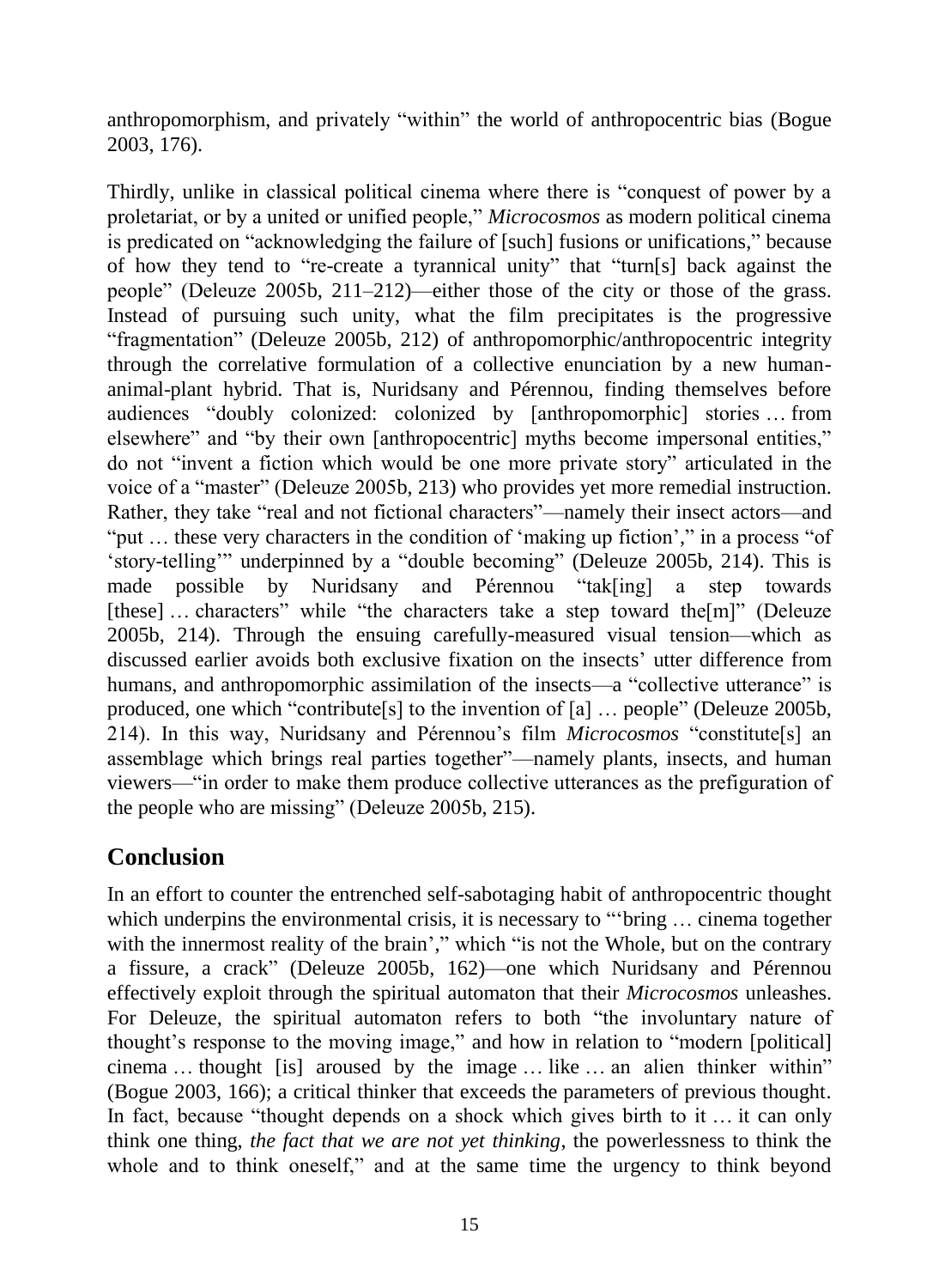"thought which is … fossilized, dislocated, [and] collapsed" (Deleuze 2005b, 162). As Nuridsany explains in his and Pérennou's 2001 interview, the whole point of *Microcosmos* is precisely to open a window for people to think differently, and as discussed, their film achieves this through the human-insect-plant bio-continuum that it establishes via its peristaltic montage—the result of which is indeed the engendering of "cosmopolitan companionship" (Lorimer 2013, 75) between humans, nonhuman creatures, and plants. However, such cosmopolitan companionship is not something equally engendered through Painlevé's films, precisely because the Spinozan orientation of the latter precludes such possibility. Yet to the extent that *Microcosmos* departs from Spinoza—and for that matter from Deleuze—by intimating a universal kinship between all beings and the world, and a corresponding ethical obligation on the part of humans to identify with and care for wider nature, the film also draws close to the position of Deep Ecology. As discussed, Kober has rightly pointed out that the ethical "imperatives Naess and other deep ecologists" grounded in "Spinoza's view of nature" do not constitute "valid Spinozistic conclusions" (Kober 2013, 57). But in the face of the environmental crisis—with which Spinoza was unfamiliar—ethical inspiration deriving from his substance monism may well prove more transformative than refuge in philosophical dogmatism. In this regard, by engendering cosmopolitan companionship that is couched in growing appreciation of shared intensities and recognition of humans' thorough interdependence with wider nature, *Microcosmos* emerges as inseparable from a new ethic of concern and care on the part of a people yet to come.

#### **References**

- Bazin, A. 1947. "Science Film: Accidental Beauty." In *Science is Fiction: The Films of Jean Painlevé*, edited by A. Masaki Bellows, M. McDougall and B. Berg, translated by J. Herman. 2000, 144–147. Cambridge: The MIT Press.
- Berg, B. 2000. "Contradictory Forces: Jean Painlevé, 1902–1989." In *Science is Fiction: The Films of Jean Painlevé*, edited by A. Masaki Bellows, M. McDougall and B. Berg, translated by J. Herman, 2–47. Cambridge: The MIT Press.
- Bogue, R. 2003. *Deleuze on Cinema*. New York: Routledge.
- Buchanan, B. 2008. *Onto-Ethologies: The Animal Environments of Uexküll, Heidegger, Merleau-Ponty, and Deleuze*. Albany: State University of New York Press.
- Davies, K. 2013. *The Rise of the U.S. Environmental Health Movement*. Lanham: Rowman and Littlefield.
- Deleuze, G. 2001. *Difference and Repetition*, translated by P. Patton. London: Continuum.
- Deleuze, G. 2005a. *Cinema 1: The Movement-Image*, translated by H. Tomlinson and B. Habberjam. London: Continuum.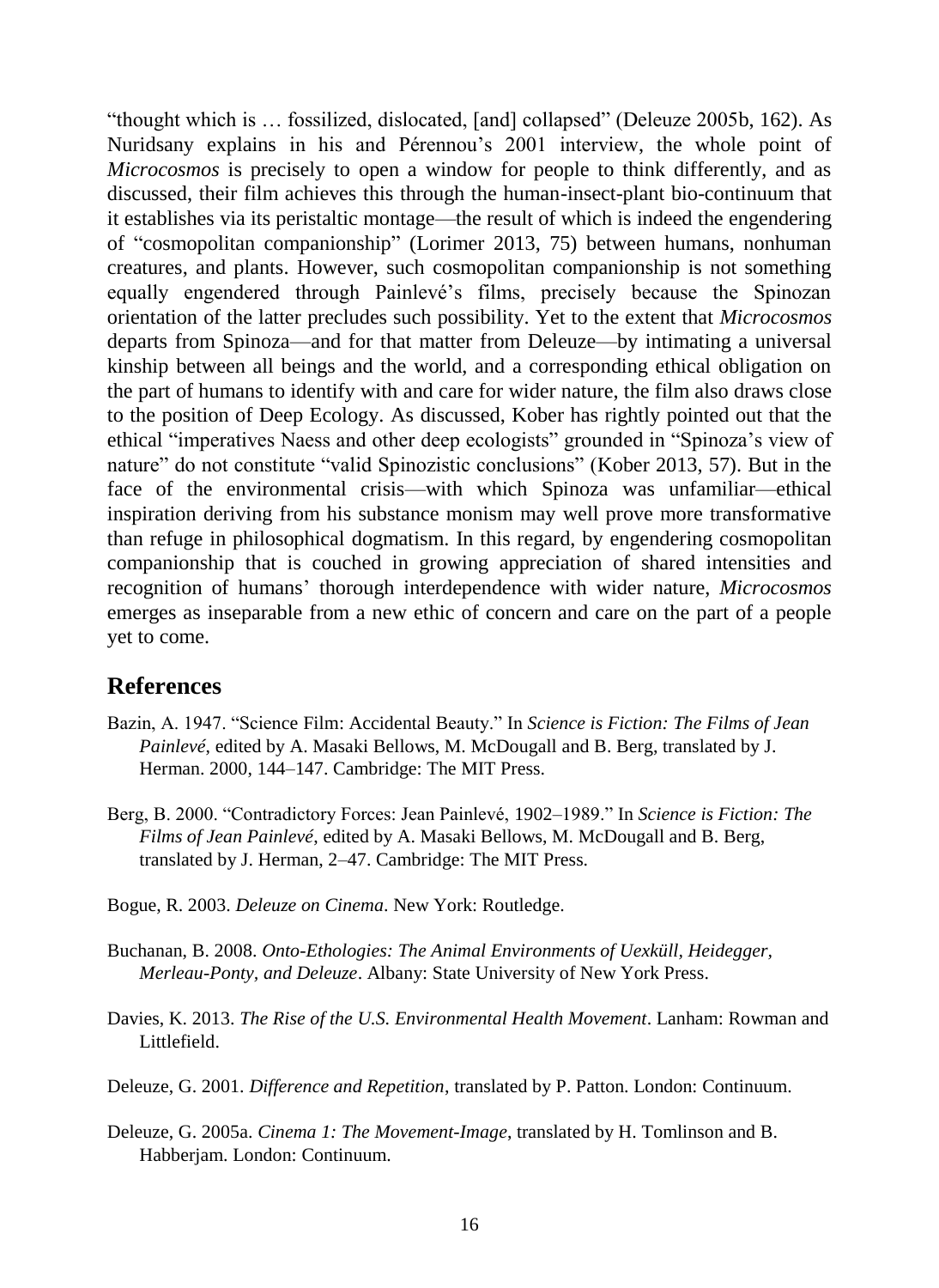- Deleuze, G. 2005b. *Cinema 2: The Time-Image*, translated by H. Tomlinson and R. Galeta. London: Continuum.
- Deleuze, G., and F. Guattari. 2000. *Kafka: Toward a Minor Literature*, translated by D. Polan. Minneapolis: University of Minnesota Press.
- Deleuze, G., and F. Guattari. 2005. *A Thousand Plateaus: Capitalism and Schizophrenia*, translated by B. Massumi. Minneapolis: University of Minnesota Press.
- Durgnat, R. 1968. *Franju*. Berkeley: University of California Press.
- Eisenstein, S. 1929. "The Cinematographic Principle and the Ideogram." In Eisenstein, S. 1949. *Film Form: Essays in Film Theory*, translated by J. Leyda, 28–44. London: Dennis Dobson.
- Eisenstein, S. n.d. As quoted in *Science is Fiction: The Films of Jean Painlevé*, edited by A. Masaki Bellows, M. McDougall and B. Berg, translated by J. Herman. 2000. Cambridge: The MIT Press.
- Gubern, R., and P. Hammond. 2009. *Luis Buñuel: The Red Years, 1929–1939*. Madison: The University of Wisconsin Press.
- Gundersen, A. G. 1995. *The Environmental Promise of Democratic Deliberation*. Madison: The University of Wisconsin Press.
- Heller, A. 2015. *Renaissance Man*, translated by R. E. Allen. [e-book]. London: Routledge. [https://doi.org/10.4324/9781315682488.](https://doi.org/10.4324/9781315682488)
- Kober, G. 2013. "For They Do Not Agree in Nature: Spinoza and Deep Ecology." *Ethics and the Environment* 18 (1): 43–65. [https://doi.org/10.2979/ethicsenviro.18.1.43.](https://doi.org/10.2979/ethicsenviro.18.1.43)
- Lorimer, J. 2013. "More-Than-Human Visual Analysis: Witnessing and Evoking Affect in Human-Nonhuman Interactions." In *Deleuze and Research Methodologies*, edited by R. Coleman and J. Ringrose, 61–78. Edinburgh: Edinburgh University Press.
- MacDonald, S. 2009. *Adventures of Perception: Cinema as Exploration—Essays/Interviews*. Berkeley: University of California Press.
- McDougall, M. 2000. "Introduction: Hybrid Roots." In *Science is Fiction: The Films of Jean Painlevé*, edited by A. Masaki Bellows, M. McDougall and B. Berg, translated by J. Herman, xiv–xviii. Cambridge: The MIT Press.
- *Microcosmos : Le Peuple de l'Herbe*. 1996. [Film.] C. Nuridsany and M. Pérennou (dirs). France: Galatée Films/France 2 Cinéma/Bac Films. [Blu-ray Special Edition, 2009].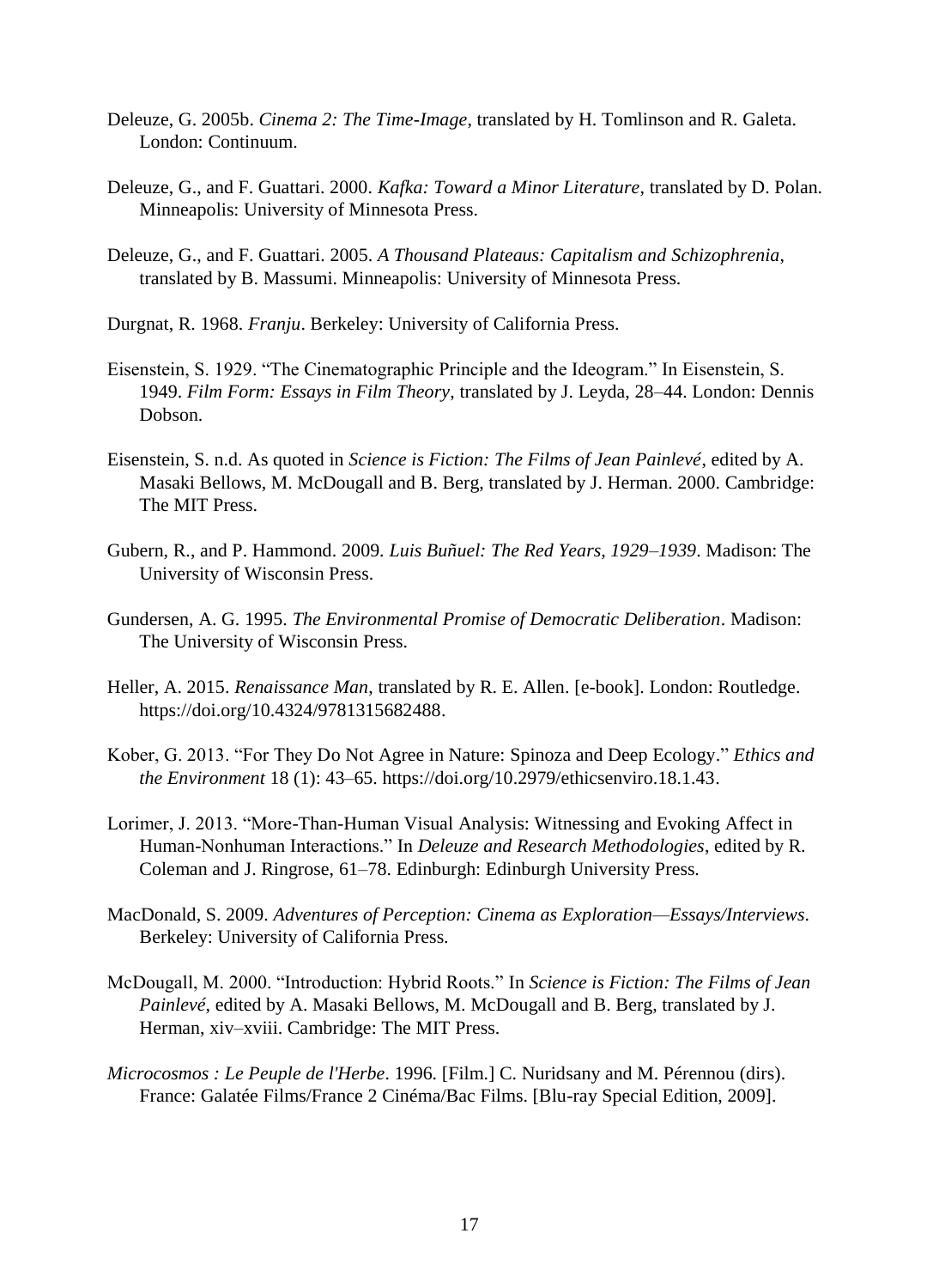- Naess, A. 1982. "Spinoza and the Deep Ecology Movement." In A. Naess. 2005. *Deep Ecology of Wisdom: Explorations in Unities of Nature and Cultures*, edited by H. Glasser and A. Drengson. Volume X of The Selected Works of Arne Naess, edited by H. Glasser and A. Drengson, 395–420. Dordrecht: Springer.
- Naess, A. 1987. "The Basics of Deep Ecology." In A. Naess. 2005. *Deep Ecology of Wisdom: Explorations in Unities of Nature and Cultures*, edited by H. Glasser and A. Drengson. Volume X of The Selected Works of Arne Naess, edited by H. Glasser and A. Drengson, 13–20. Dordrecht: Springer.
- Nuridsany, C., M. Pérennou, V. Willis, and C. Petitprez. 2001. "The World of Microcosmos An Interview with the Directors," Edition Montparnasse. Microcosmos. 1996. [Film.] C. Nuridsany and M. Pérennou (dirs). France: Galatée Films/France 2 Cinéma/Bac Films. [Blu-ray Special Edition, 2009].
- Painlevé, J. 1931. "Mysteries and Miracles of Nature." In *Science is Fiction: The Films of Jean Painlevé*, edited by A. Masaki Bellows, M. McDougall and B. Berg, translated by J. Herman, 118–123. Cambridge: The MIT Press.
- Painlevé, J. 1935. "Feet in the Water." In *Science is Fiction: The Films of Jean Painlevé*, edited by A. Masaki Bellows, M. McDougall and B. Berg, translated by J. Herman, 130– 139. Cambridge: The MIT Press.
- Painlevé, J. 1953. "The Castration of the Documentary." In *Science is Fiction: The Films of Jean Painlevé*, edited by A. Masaki Bellows, M. McDougall and B. Berg, translated by J. Herman, 148–156. Cambridge: The MIT Press.
- Painlevé, J. 1986. "Jean Painlevé Reveals the Invisible." Interview with H. Hazéra and D. Leglu. In *Science is Fiction: The Films of Jean Painlevé*, edited by A. Masaki Bellows, M. McDougall and B. Berg, translated by J. Herman, 170–179. Cambridge: The MIT Press.
- Richardson, M. 2006. *Surrealism and Cinema*. Oxford: Berg.
- Rugoff, R. 2000. "Fluid Mechanics." In *Science is Fiction: The Films of Jean Painlevé*, edited by A. Masaki Bellows, M. McDougall and B. Berg, translated by J. Herman, 48–57. Cambridge: The MIT Press.
- Rust, S. 2014. "Ecocinema and the Wildlife Film." In *The Cambridge Companion to Literature and the Environment*, edited by L. Westling, 226–239. Cambridge: Cambridge University Press. [https://doi.org/10.1017/CCO9781139342728.020.](https://doi.org/10.1017/CCO9781139342728.020)
- Sponsel, L. 2017. "Lynn White Jr., One Catalyst in the Historical Development of Spiritual Ecology." In *Religion and Ecological Crisis: The "Lynn White Thesis" at Fifty*, edited by T. LeVasseur and A. Peterson, 89–102. New York: Routledge.
- Sprouse, K. A. 1997. "Chaos and Rhizome: Introduction to a Caribbean Poetics." In *Cross-Cultural Studies*, edited by A. J. Arnold. Volume 3 of *A History of Literature in the Caribbean*, 79–86. Amsterdam: John Benjamins. [https://doi.org/10.1075/chlel.xii.07spr.](https://doi.org/10.1075/chlel.xii.07spr)